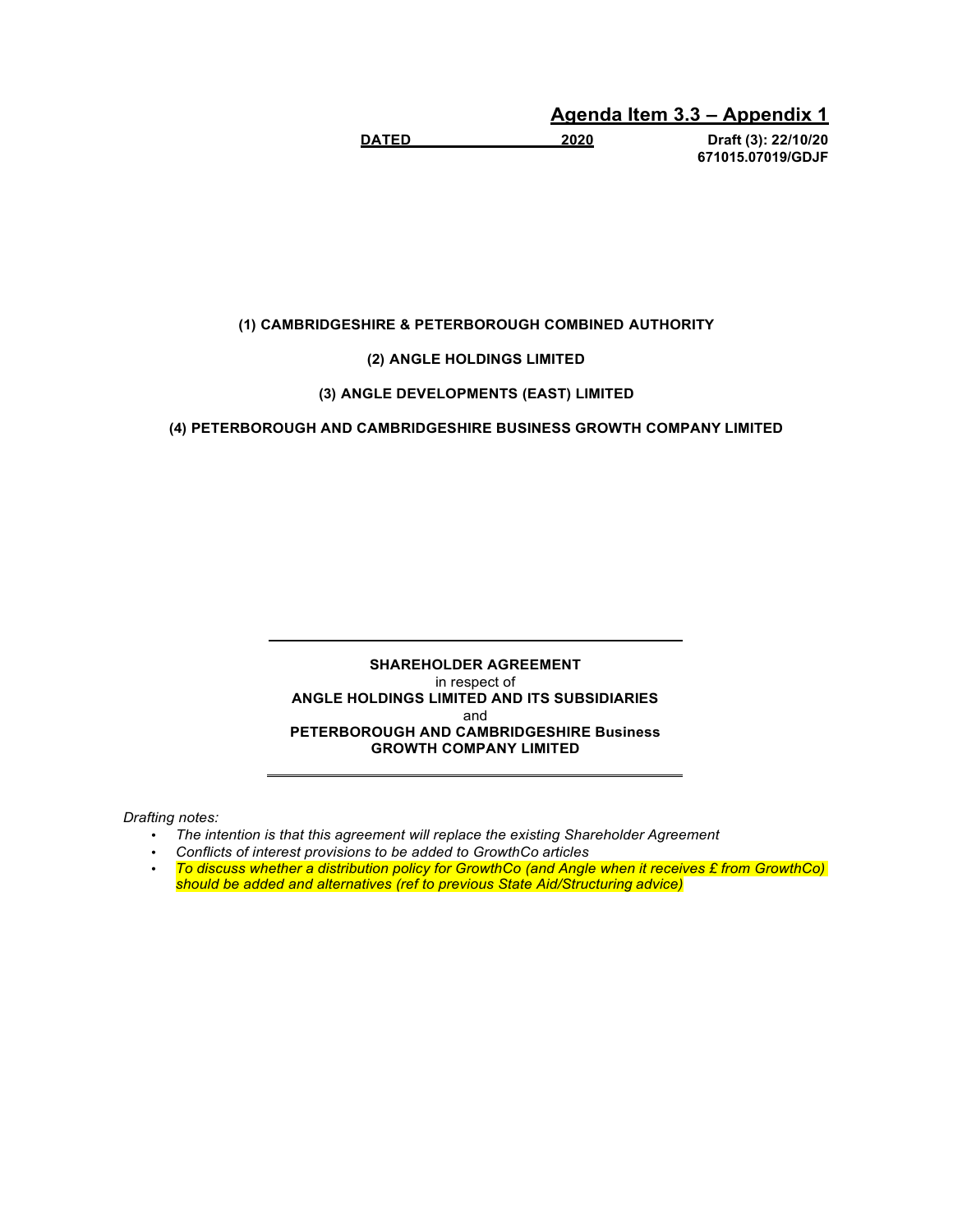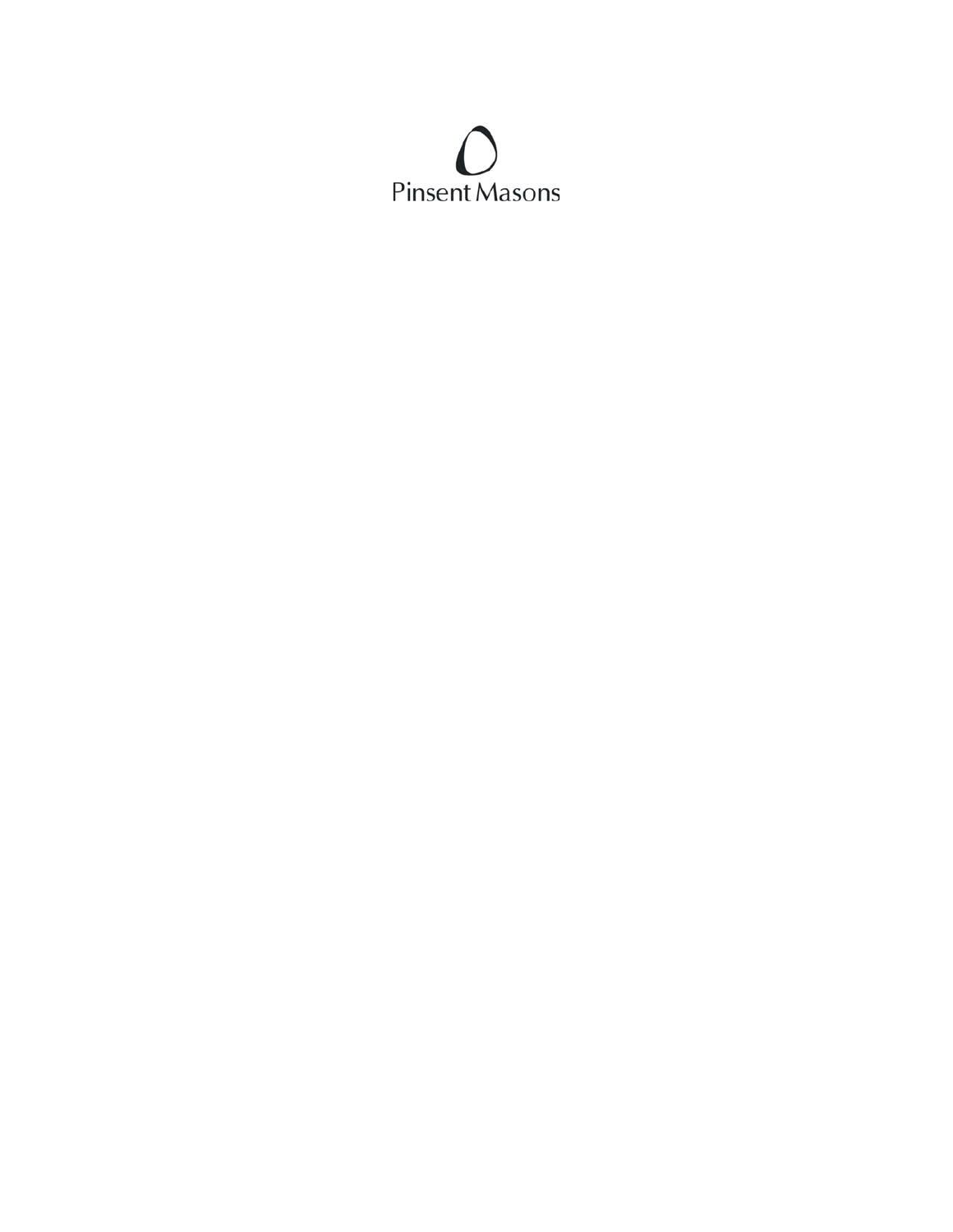## **CONTENTS**

| $\mathbf{1}$   | DEFINITIONS AND INTERPRETATION                     | 4          |
|----------------|----------------------------------------------------|------------|
| $\overline{c}$ | <b>CONDITIONS PRECEDENT</b>                        | 9          |
| 3              | <b>COMPLETION</b>                                  | 9          |
| 4              | <b>ACTIVITIES</b>                                  | 10         |
| 5              | <b>GROWTHCO PROGRAMME MANAGEMENT COMMITTEE</b>     | 11         |
| 6              | CONDUCT OF THE AFFAIRS OF THE GROUP MEMBERS        | 12         |
| 7              | <b>MONITORING AND REPORTING</b>                    | 13         |
| 8              | SUBSIDIARIES ACCEDING TO THIS AGREEMENT            | 14         |
| 9              | <b>TERMINATION</b>                                 | 14         |
| 10             | CONFIDENTIALITY                                    | 15         |
| 11             | <b>NO PARTNERSHIP</b>                              | 16         |
| 12             | CONTRACTS (RIGHTS OF THIRD PARTIES) ACT 1999       | 16         |
| 13             | <b>COSTS OF THIS AGREEMENT</b>                     | 16         |
| 14             | <b>WAIVER</b>                                      | 16         |
| 15             | <b>VARIATION</b>                                   | 16         |
| 16             | <b>INVALIDITY</b>                                  | <u>16</u>  |
| 17             | <b>ENTIRE AGREEMENT</b>                            | 17         |
| 18             | SUPREMACY OF THIS AGREEMENT                        | 17         |
| 19             | <b>CONSENTS</b>                                    | 17         |
| 20             | <b>COMMUNICATIONS</b>                              | <u> 17</u> |
| 21             | <b>COUNTERPARTS</b>                                | 18         |
| 22             | GOVERNING LAW, JURISDICTION AND SERVICE OF PROCESS | <u>18</u>  |
|                | <b>SCHEDULE 1 - CONSENT MATTERS</b>                | 20         |
|                | SCHEDULE 2 - FORM OF DEED OF ADHERENCE             | 27         |
|                | <b>SCHEDULE 3 - GROWTHCO</b>                       | 28         |
|                | <b>PART 1: GENERAL DETAILS</b>                     | 28         |
|                | PART 2: DETAILS OF GROWTHCO PRIOR TO COMPLETION    | 28         |
|                | PART 3: DETAILS OF GROWTHCO POST COMPLETION        | 28         |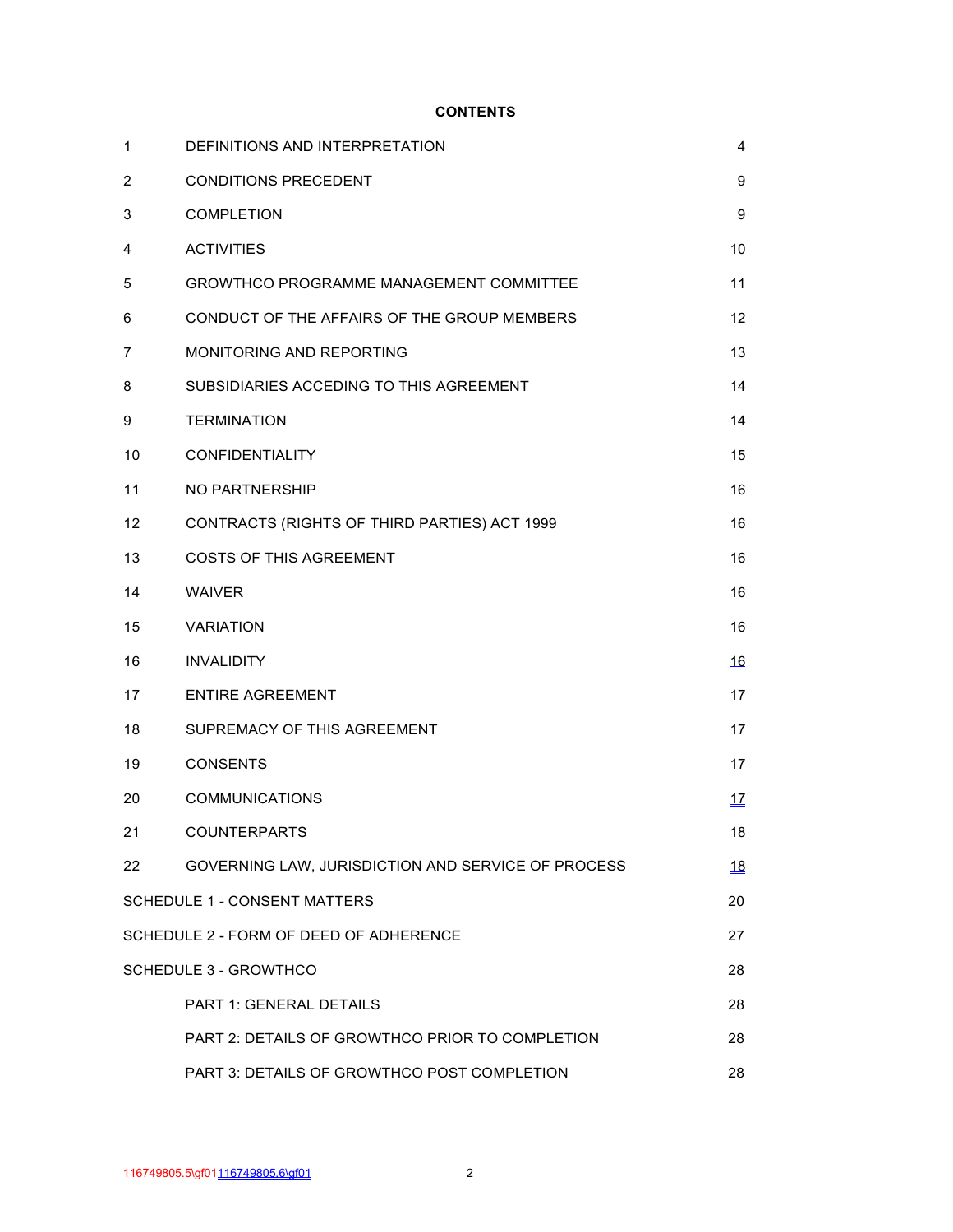| SCHEDULE 4 - TERMS OF REFERENCE OF THE GROWTHCO PROGRAMME MANAGEMENT<br><b>COMMITTEE</b><br>30 |    |  |
|------------------------------------------------------------------------------------------------|----|--|
| SCHEDULE 5 - LGE TERMS                                                                         | 31 |  |
| PART 1 - ITEMS TO BE SUPPLIED BY GROWTHCO TO THE COMBINED AUTHORITY                            | 31 |  |
| PART 2 - PUBLICITY & COMMUNICATION REQUIREMENTS                                                | 31 |  |
| PART 3 - OUTPUTS/OUTCOMES                                                                      | 31 |  |
| <b>PART 4 - REPORTING REQUIREMENTS</b>                                                         | 32 |  |
| APPENDIX 1 - FORM OF HIGHI IGHT REPORT                                                         | 34 |  |
| APPENDIX 2 - FORM OF PROJECT CLOSURE REPORT<br>35                                              |    |  |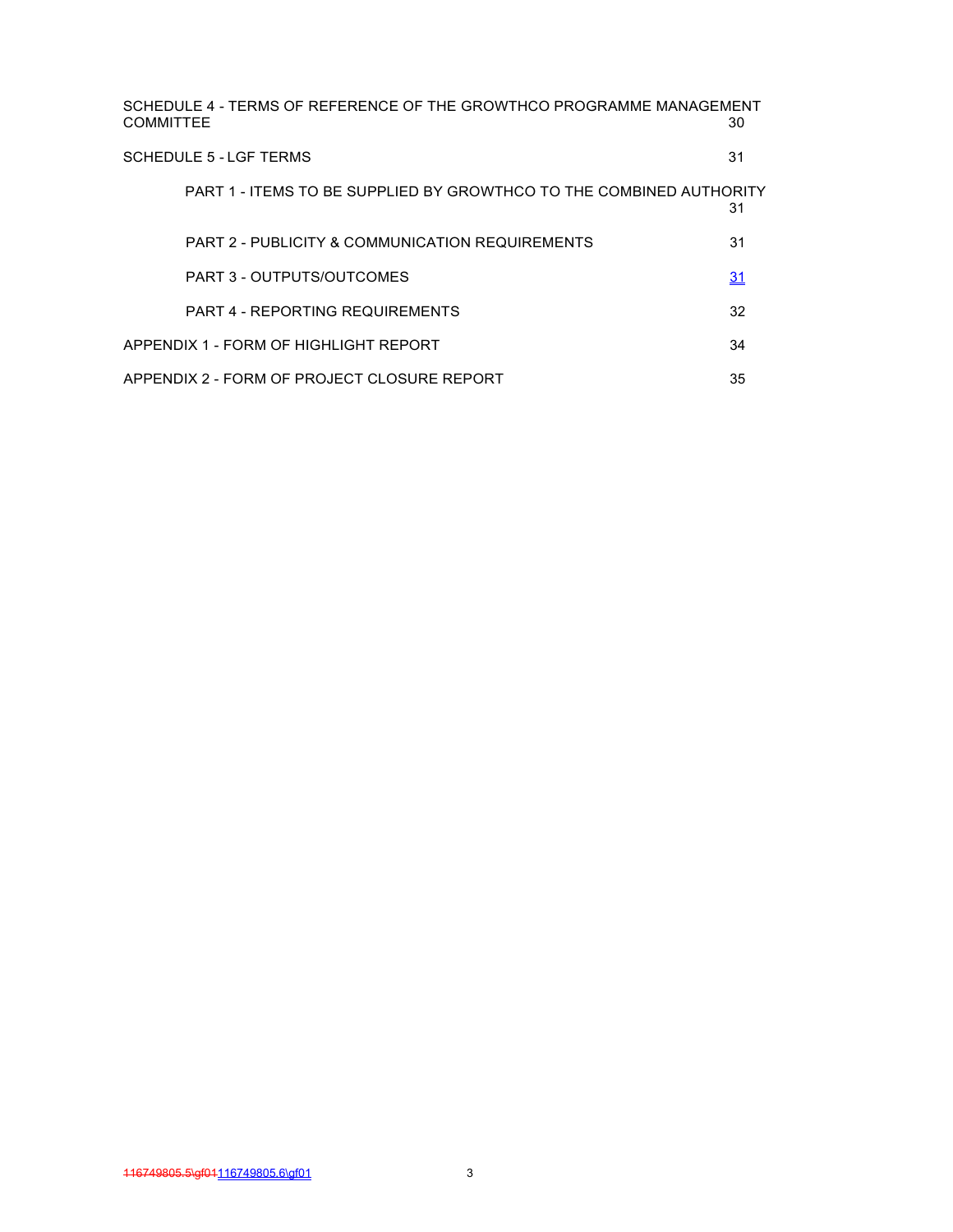#### **THIS AGREEMENT** is made as a deed on

#### **BETWEEN:**

- (1) **CAMBRIDGESHIRE & PETERBOROUGH COMBINED AUTHORITY** of The Mayor's Office, 72 Market Street, Ely, Cambridgeshire, United Kingdom, CB7 4LS (the "**Combined Authority**)".
- (2) **ANGLE HOLDINGS LIMITED** (company no 12190825) whose registered office is at The Mayor's Office, 72 Market Street, Ely, Cambridgeshire, United Kingdom, CB7 4LS ("**Angle**");
- (3) **ANGLE DEVELOPMENTS (EAST) LIMITED** (company no 12194117) whose registered office is at The Mayor's Office, 72 Market Street, Ely, Cambridgeshire, United Kingdom, CB7 4LS ("**ADE**");
- (4) **PETERBOROUGH AND CAMBRIDGESHIRE BUSINESS GROWTH COMPANY LIMITED** a company incorporated in England and Wales (registered number 12811846) whose registered office is at The Mayor's Office, 72 Market Street, Ely, Cambridgeshire, United Kingdom, CB7 4LS (the "**GrowthCo**").

### **BACKGROUND:**

- (A) The Combined Authority has established Angle to be the holding company for various operational subsidiary companies established to deliver and support the activities of the Combined Authority.
- (B) The Combined Authority is the sole shareholder of Angle. Angle is the sole shareholder of ADE and GrowthCo.
- (C) The Combined Authority has further agreed to subscribe for the Subscription Shares in GrowthCo. Following Completion, GrowthCo will become a subsidiary of the Combined Authority, being owned by the Combined Authority and Angle as set out in Part 3 of Schedule 3.
- (D) The Combined Authority and the Group Members are entering into this Agreement to ensure that the Combined Authority has effective arrangements for controlling and monitoring the operation of the Group Members.
- (E) Further Subsidiaries may execute a Deed of Adherence and become parties to this Agreement from time to time.

### **IT IS AGREED AS FOLLOWS:**

### **1. DEFINITIONS AND INTERPRETATION**

1.1 In this Agreement:

| "Activities"    | means the activities of the Group Members as set out in Clause 4                                                          |
|-----------------|---------------------------------------------------------------------------------------------------------------------------|
| "Articles"      | means the articles of association respectively adopted by the<br>Group Members from time to time                          |
| "Board"         | means the respective boards of directors of the Group Members                                                             |
| "Board Minutes" | means the minutes of the meeting of the Boards to be held<br>pursuant to Clause 3.1.1 and Clause 3.1.2 in the agreed form |
| "Business Day"  | means a day (other than a Saturday or Sunday) on which the<br>banks in the City of London are open for retail business    |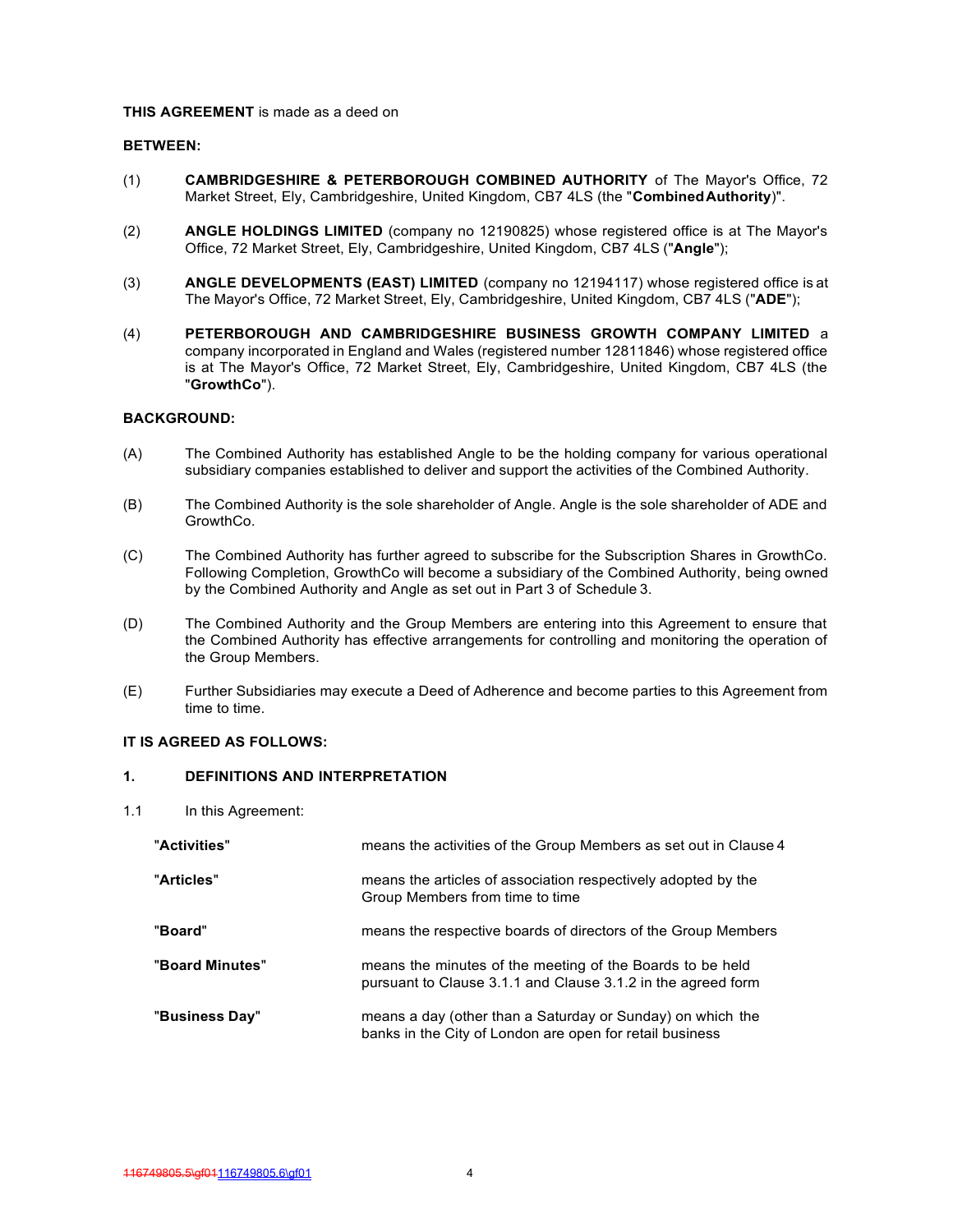| "Business Plan"                               | means the plan for delivery of the Activities for each Subsidiary (as<br>context requires) as adopted, updated or amended in accordance<br>with Clause 4.3 and Clause 4.4                                                                                                                                                                                                                                                   |
|-----------------------------------------------|-----------------------------------------------------------------------------------------------------------------------------------------------------------------------------------------------------------------------------------------------------------------------------------------------------------------------------------------------------------------------------------------------------------------------------|
| "Business Rebound &<br><b>Growth Service"</b> | means the Combined Authority's Business Rebound & Growth<br>Service, proposed to be delivered on its behalf by GrowthCo and<br>delivered pursuant to the Gateley Services Contract                                                                                                                                                                                                                                          |
| "Completion"                                  | means the fulfilment by the parties to this Agreement of their<br>obligations in accordance with Clause 3                                                                                                                                                                                                                                                                                                                   |
| "Conditions"                                  | means the conditions to Completion as set out in Clause 2                                                                                                                                                                                                                                                                                                                                                                   |
| "Conflict of Interest Policy"                 | means a policy adopted by a Group Member (following receipt of<br>Consent) and amended from time to time in relation to the<br>identification and management of conflicts of interest of directors,<br>employees (if any), officers and consultants of the respective Group<br><b>Members</b>                                                                                                                               |
| "Consent"                                     | means consent of the Combined Authority and/or Angle in<br>accordance with Clause 6.7                                                                                                                                                                                                                                                                                                                                       |
| "Consent Matters"                             | has the meaning given in Clause 6.7                                                                                                                                                                                                                                                                                                                                                                                         |
| "Councils"                                    | means Cambridge City Council, Cambridgeshire County Council,<br>East Cambridgeshire District Council, Fenland District Council,<br>Huntingdonshire District Council, Peterborough City Council and<br>South Cambridgeshire District Council, or any of them as the<br>context so requires, and any successor body to any of them                                                                                            |
| "Deed of Adherence"                           | means the Deed of Adherence in substantially the same form as<br>set out in Schedule 2                                                                                                                                                                                                                                                                                                                                      |
| "Director"                                    | means as context requires, a director of Angle or any Subsidiary                                                                                                                                                                                                                                                                                                                                                            |
| "Dwelling"                                    | means any dwelling owned by ADE from time to time                                                                                                                                                                                                                                                                                                                                                                           |
| "Environmental Information<br>Regulations"    | means the Environmental Information Regulations 2004                                                                                                                                                                                                                                                                                                                                                                        |
| "ESF Service Level<br><b>Agreement"</b>       | means the agreement between the Combined Authority and<br>GrowthCo [dated on or about the date of this Agreement] in relation<br>to European Social Fund Funding for Skills Talent Apprenticeship<br>and Recruitment (STAR) Hub                                                                                                                                                                                             |
| "Finance Documents"                           | means any development facility agreement to be entered into by a<br>Group Member on or about the date of this Agreement, any loan<br>note instrument to be entered into by a Group Member on or about<br>the date of this Agreement, and any other funding and security<br>documentation which is entered into by a Group Member relating to<br>the provision of funding for the Activities of the relevant Group<br>Member |
| "Financial Year"                              | means a financial accounting period ending on 31 March                                                                                                                                                                                                                                                                                                                                                                      |
| <b>"FOIA"</b>                                 | means the Freedom of Information Act 2000                                                                                                                                                                                                                                                                                                                                                                                   |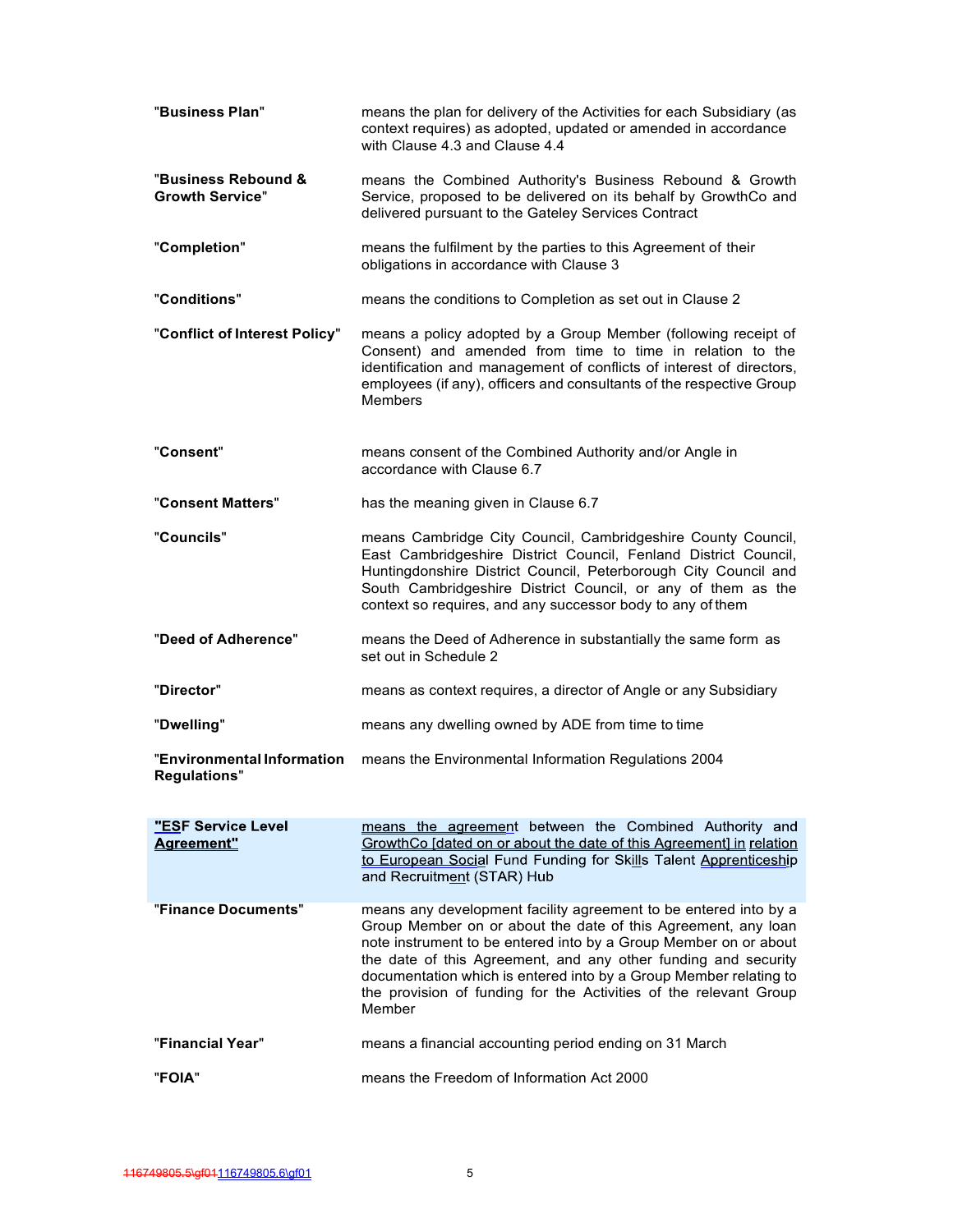| "Gateley"                      | means [Gateley - name of Gateley entity to be confirmed], which<br>provides services to GrowthCo pursuant to the Gateley Services<br>Contract                                                                                                                                                                                                                                                          |
|--------------------------------|--------------------------------------------------------------------------------------------------------------------------------------------------------------------------------------------------------------------------------------------------------------------------------------------------------------------------------------------------------------------------------------------------------|
| "Gateley Services<br>Contract" | means the agreement between GrowthCo and Gateley dated<br>[[INSERT DATE] OR [on or about the date of this Agreement]]<br>pursuant to which Gateley provides a multitude of Business<br>Rebound and growth services to GrowthCo                                                                                                                                                                         |
| "Group"                        | means Angle and its Subsidiaries (including GrowthCo prior to<br>Completion) and, following Completion, Angle, its Subsidiaries and<br>GrowthCo                                                                                                                                                                                                                                                        |
| "Group Member"                 | means a member of the Group from time to time and "Group<br>Members" shall be construed accordingly                                                                                                                                                                                                                                                                                                    |
| "Highlight Report"             | means a report in the form of Appendix 1                                                                                                                                                                                                                                                                                                                                                               |
| "Information"                  | has the meaning given to it under section 84 of the FOIA                                                                                                                                                                                                                                                                                                                                               |
| "LGF Funding"                  | means the sum of £[5,407,000] which the Combined Authority has<br>applied for and received by way of grant from the Combined<br>Authority's Business Board and which the Combined Authority has<br>agreed to utilise in order to subscribe for the Subscription Shares                                                                                                                                 |
| "LGF Terms"                    | means the terms with which GrowthCo has agreed to comply as<br>more fully outlined in Schedule 5 and which mirror the terms on<br>which the LGF Funding has been awarded to the Combined<br>Authority with such amendments as are appropriate to the<br>structuring of the equity investment by the Combined Authority in<br>GrowthCo, as permitted by the Combined Authority's Assurance<br>Framework |
| "LGF Services"                 | means the services being provided by GrowthCo to the Combined<br>Authority pursuant to the LGF Services Contract                                                                                                                                                                                                                                                                                       |
| "LGF Services Contract"        | [means the agreement between the Combined Authority<br>dated [[INSERT DATE] OR [GrowthCo on or about the date of this<br>to provides a multitude of Business Rebound and growth services<br>on behalf of the Combined Authority's Business Board]                                                                                                                                                      |
| "Project Agreements"           | means each and any contract(s) to be entered into relating to the<br>Activities including but not limited to this Agreement (including the<br>LGF Terms), the LGF Services Contract and the Finance<br>Documents                                                                                                                                                                                       |
| "Project Closure Report"       | means a report in the form of Appendix 2                                                                                                                                                                                                                                                                                                                                                               |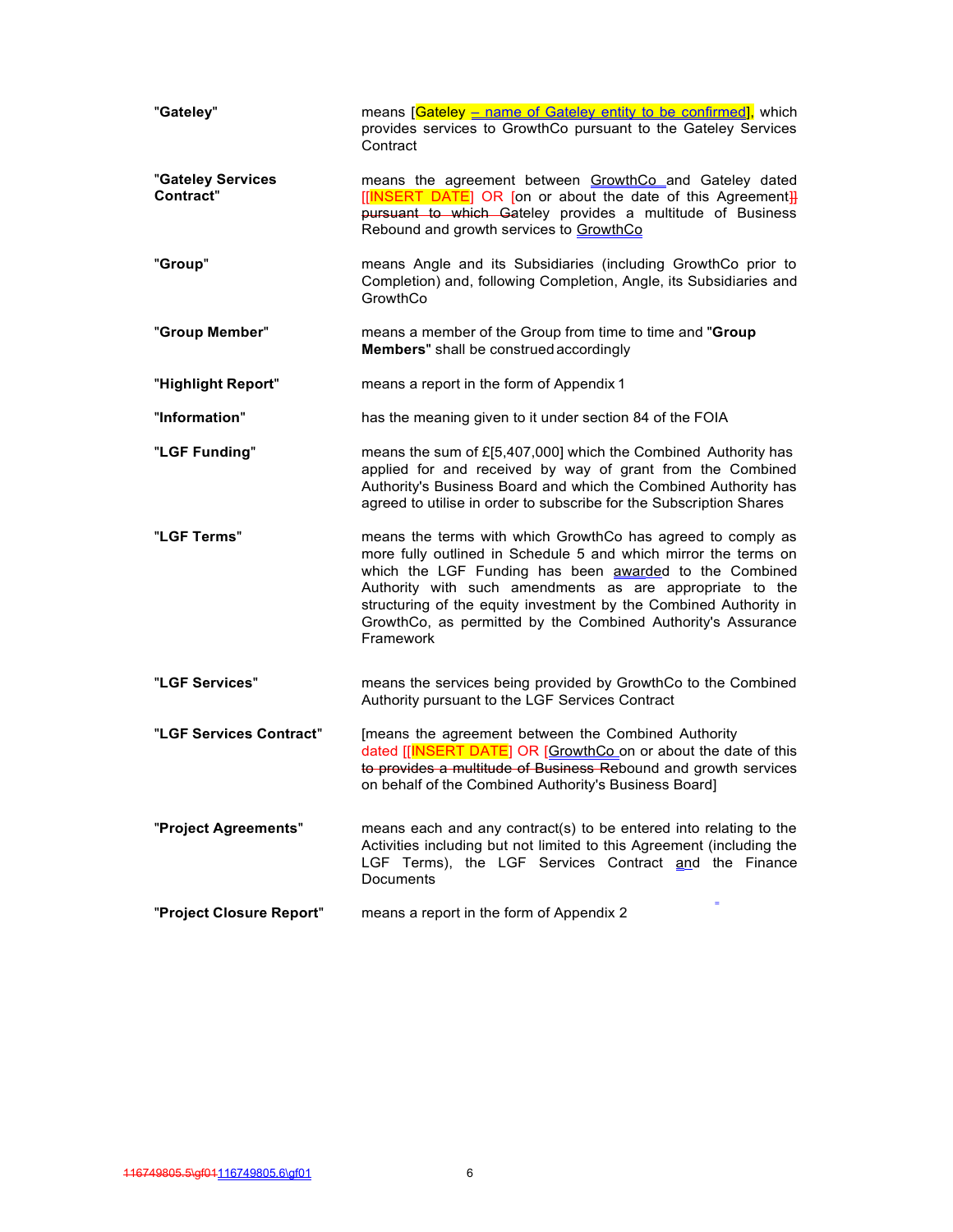| "Programme Management<br><b>Committee"</b>   |                                                                                                                                                                                                                                                                                                                                                              | means the Programme Management Committee of GrowthCo,<br>more fully described in Clause 5                                   |  |
|----------------------------------------------|--------------------------------------------------------------------------------------------------------------------------------------------------------------------------------------------------------------------------------------------------------------------------------------------------------------------------------------------------------------|-----------------------------------------------------------------------------------------------------------------------------|--|
| "Remuneration and<br><b>Expenses Policy"</b> | means a policy adopted by a Group Member (following receipt of<br>Consent) and amended from time to time in relation to the<br>remuneration (including salary, bonus, the provision of benefits-in-<br>kind, reimbursement of expenses or otherwise) of directors,<br>employees (if any), officers and consultants of the respective Group<br><b>Members</b> |                                                                                                                             |  |
| "Request for Information"                    | has the meaning set out in the FOIA or any apparent request for<br>information made under the FOIA or the Environment Information<br>Regulations                                                                                                                                                                                                             |                                                                                                                             |  |
| "Shareholder"                                | means, as context requires, any holder of any Share(s) from time<br>to time, being the Combined Authority or Angle at the date of this<br>Agreement                                                                                                                                                                                                          |                                                                                                                             |  |
| "Shares"                                     | means the ordinary shares of £1 each in the issued share capital of<br>Angle and/or the Subsidiaries                                                                                                                                                                                                                                                         |                                                                                                                             |  |
| "Subscription Shares"                        | means the $[5,407,000]$ Ordinary Shares of £1 in the capital of<br>GrowthCo to be allotted and issued to the Combined Authority<br>pursuant to Clause 3.1.7                                                                                                                                                                                                  |                                                                                                                             |  |
| "Subsidiary"                                 | means:                                                                                                                                                                                                                                                                                                                                                       |                                                                                                                             |  |
|                                              | (i)                                                                                                                                                                                                                                                                                                                                                          | ADE and any other corporate body which is wholly owned<br>by Angle (including GrowthCo prior to Completion);                |  |
|                                              | (ii)                                                                                                                                                                                                                                                                                                                                                         | following Completion, GrowthCo; and                                                                                         |  |
|                                              | (iii)                                                                                                                                                                                                                                                                                                                                                        | any other corporate body which accedes to this<br>Agreement as a Subsidiary by entering into a Deed of<br>Adherence         |  |
| "United Kingdom"                             |                                                                                                                                                                                                                                                                                                                                                              | means the geographical area of the United Kingdom of Great<br>Britain and Northern Ireland as at the date of this Agreement |  |
| "Written Resolutions"                        | form                                                                                                                                                                                                                                                                                                                                                         | means shareholder written resolutions of GrowthCo in the agreed                                                             |  |

- 1.2 In this Agreement, a reference to:
	- 1.2.1 a Clause or Schedule is a reference to a clause of or schedule to this Agreement;
	- 1.2.2 a Part or paragraph is, unless otherwise stated, a reference to a part of the Schedule or paragraph of the Schedule or Part (as the case may be) in which the reference appears;
	- 1.2.3 a document **"in the agreed form"** is a reference to a document in the form approved and, for the purposes of identification only, initialled by or on behalf of the Shareholders (in each case with such amendments as may be agreed by or on behalf of the Shareholders);
	- 1.2.4 a statutory provision includes a reference to that provision as modified, replaced, amended and/or re-enacted from time to time (before or after the date of this Agreement) and any prior or subsequent subordinate legislation made under it;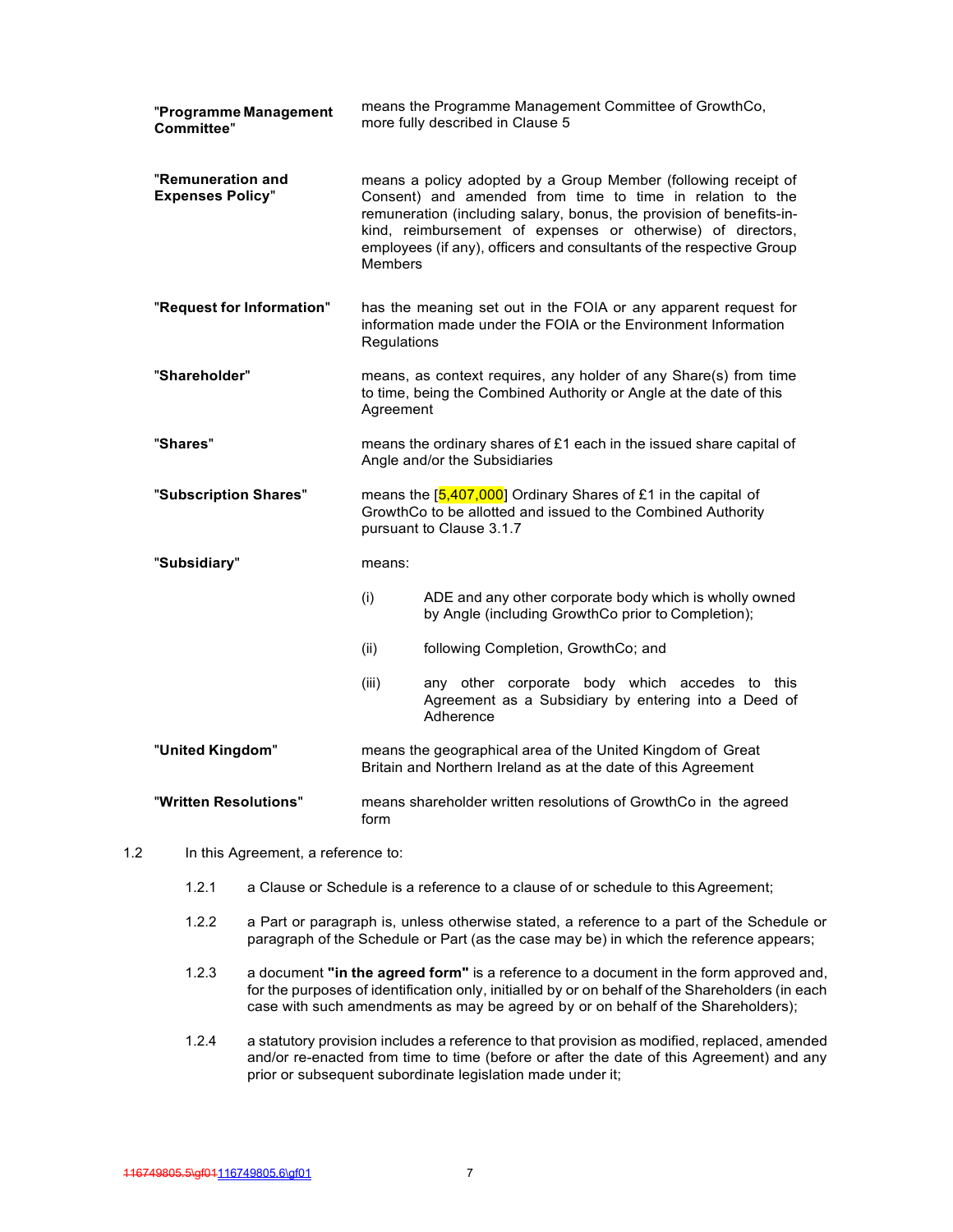- 1.2.5 any English legal term for any action, remedy, method of judicial proceeding, legal document, legal status, court, official or other legal concept or thing will in respect of any jurisdiction other than England be deemed to include what most nearly approximates in that jurisdiction to the English term and any English statutory provision will be construed so as to include equivalent or analogous laws of any other jurisdiction;
- 1.2.6 any gender includes a reference to the other genders and the singular shall include the plural and vice versa;
- 1.2.7 **"costs"** includes a reference to costs, fees, charges and expenses of every description;
- 1.2.8 a **"person"** includes a reference to an individual, partnership, unincorporated association, body corporate, government, state or agency of a state, local or municipal Combined Authority or government body or any joint venture wherever incorporated or situated (in each case whether or not having separate legal personality) and includes a reference to that person's legal personal representatives and successors;
- 1.2.9 a **"subsidiary"**, **"holding company"** or **"body corporate"** has the respective meaning set out in sections 1159 and 1173 of the Act save that for the purposes of section 1159 of the Act, a company shall be treated as a member of another company if any shares in that other company are registered in the name of:
	- (a) a person by way of security (where the company has provided the security); or
	- (b) a person as nominee for the company;
- 1.2.10 **"company"** shall be construed so as to include any company, corporation or other body corporate wherever and however incorporated or established;
- 1.2.11 a **"subsidiary undertaking"** or a **"parent undertaking"** has the respective meaning set out in section 1162 of the Act;
- 1.2.12 a **"group undertaking"** has the meaning set out in section 1161 of the Act;
- 1.2.13 a **"connected person"** is a reference to a person connected with another within the meaning of section 1122 CTA 2010;
- 1.2.14 an **"associated company"** and **"control"** shall be construed in accordance with sections 449 and 1124 of the CTA 2010 (and **"controls"** and **"controlled"** shall be construed accordingly);
- 1.2.15 **"equity share capital"** has the meaning set out in section 548 of the Act;
- 1.2.16 **"eligible member"** has the meaning set out in section 289 of the Act;
- 1.2.17 something being "in writing" or "written" shall include a reference to that thing being produced by any legible and non-transitory substitute for writing (excluding, unless otherwise expressly permitted by this Agreement or the Articles, in electronic form as defined in section 1168 of the Act);
- 1.2.18 a **"day"** (including within the phrase **"Business Day"**) shall mean a period of twenty four (24) hours running from midnight to midnight;
- 1.2.19 any other document referred to in this Agreement is a reference to that other document as amended, varied, novated or supplemented (other than in breach of the provisions of this Agreement) from time to time; and
- 1.2.20 a **"party"** is a reference to a party to this Agreement from time to time (either by virtue of having executed this Agreement or having entered into a Deed of Adherence) and includes a reference to that party's legal personal representatives, successors and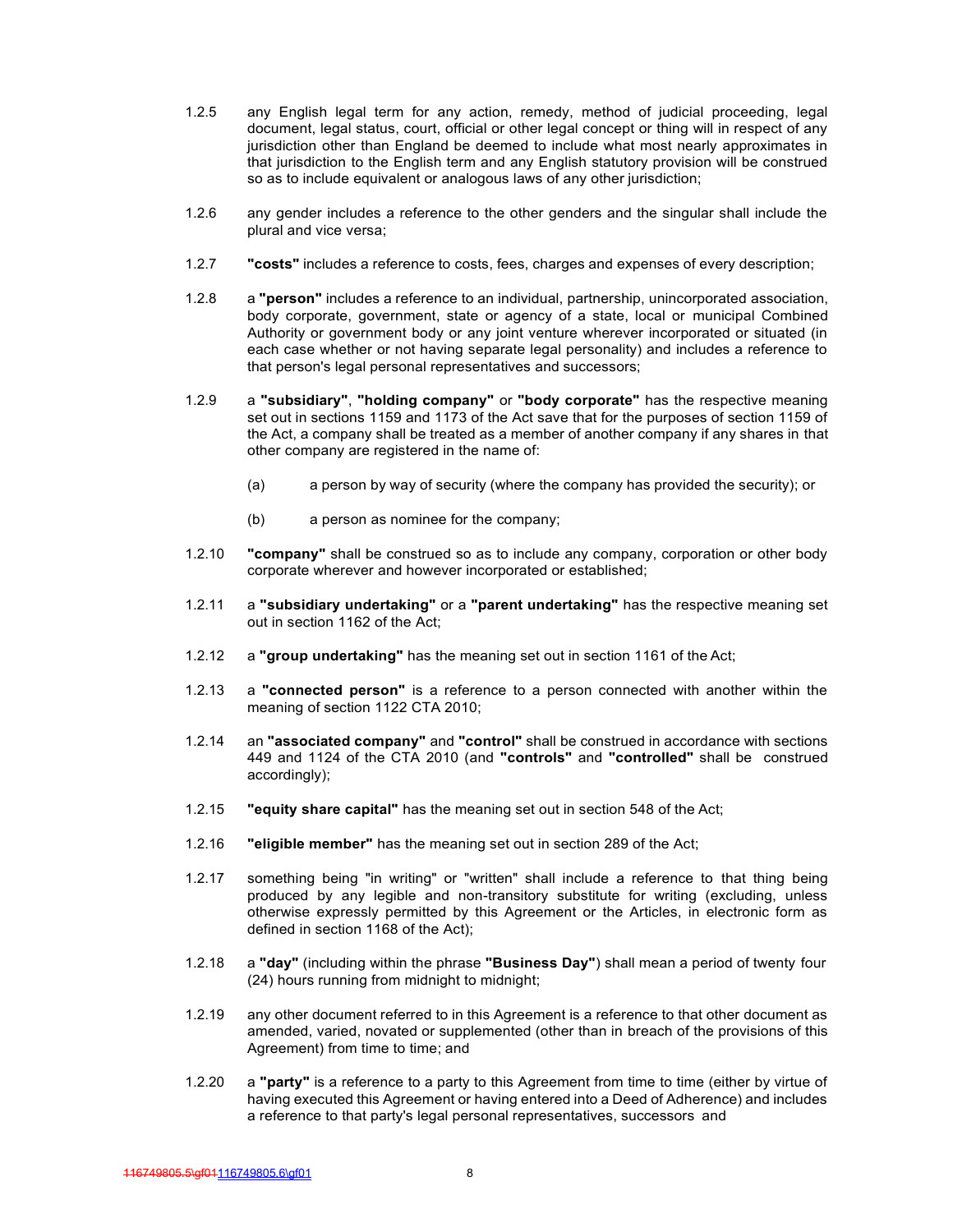permitted assigns, and **"parties"**, **"party to this Agreement"** and **"parties to this Agreement"** shall be construed accordingly.

- 1.3 Save where otherwise defined in this Agreement or the context requires otherwise, words and expressions defined in the Articles have the same meanings when used in this Agreement, and a reference in this Agreement to a numbered Article shall be to the corresponding Article in the Articles.
- 1.4 The Schedules form part of this Agreement and shall be interpreted and construed as though they were set out in this Agreement.
- 1.5 The headings to the Clauses, Schedules, Parts and paragraphs are for convenience only and shall not affect the interpretation or construction of this Agreement.
- 1.6 The rule known as the *ejusdem generis* rule shall not apply and accordingly general words introduced by the word "other" shall not be given a restrictive meaning by reason of the fact that they are preceded by words indicating a particular class of acts, matters or things.
- 1.7 Any phrase introduced by the words "include", "includes", "including" or similar words are to be construed as illustrative only and without limitation to the related general words.

### **2. CONDITIONS PRECEDENT**

- *2.1* Completion is conditional on the following Conditions being fulfilled to the satisfaction of the Combined Authority or being waived in writing by the Combined Authority immediately after the execu*tion of this Agreement:*
	- 2.1.1 the delivery by GrowthCo to the Combined Authority of the documentation set out as items [1, 4, 5 & 6] in the list contained in Part 1 of Schedule 5 (LGF Terms);
	- 2.1.2 the execution by the parties thereto of the Project Agreements (other than the Articles) and
	- 2.1.3 the passing of the Written Resolutions (including the taking of all steps to adopt the Articles).

### **3. COMPLETION**

- 3.1 Subject to Clause 2, Completion shall take place at the offices of the Combined Authority on the Completion Date when the following matters shall take place (to the extent that they have not taken place prior to Completion) unless waived by the parties in writing:
	- 3.1.1 a meeting of the Board of GrowthCo shall be convened and, following the approval of the circulation of the Written Resolutions, shall be adjourned for the purposes outlined in Clause 3.1.2 and thereafter reconvened in order to transact the business set out in the Board Minutes of GrowthCo;
	- 3.1.2 a meeting of the Board of each Group Member other than GrowthCo shall be convened in order to transact the business set out in the Board Minutes of such Group Member;
	- 3.1.3 the Written Resolutions shall be circulated to all eligible members of GrowthCo and signed by them;
	- 3.1.4 the Combined Authority shall subscribe for an aggregate of [5,407,000] (Five million, four hundred and seven) Ordinary Shares of £1 in the capital of GrowthCo for cash at par;
	- 3.1.5 in consideration for the allotment and issue to each of them of the Subscription Shares the Combined Authority shall pay £[5,407,000] (Five million, four hundred and seven pounds Sterling) in cash to GrowthCo;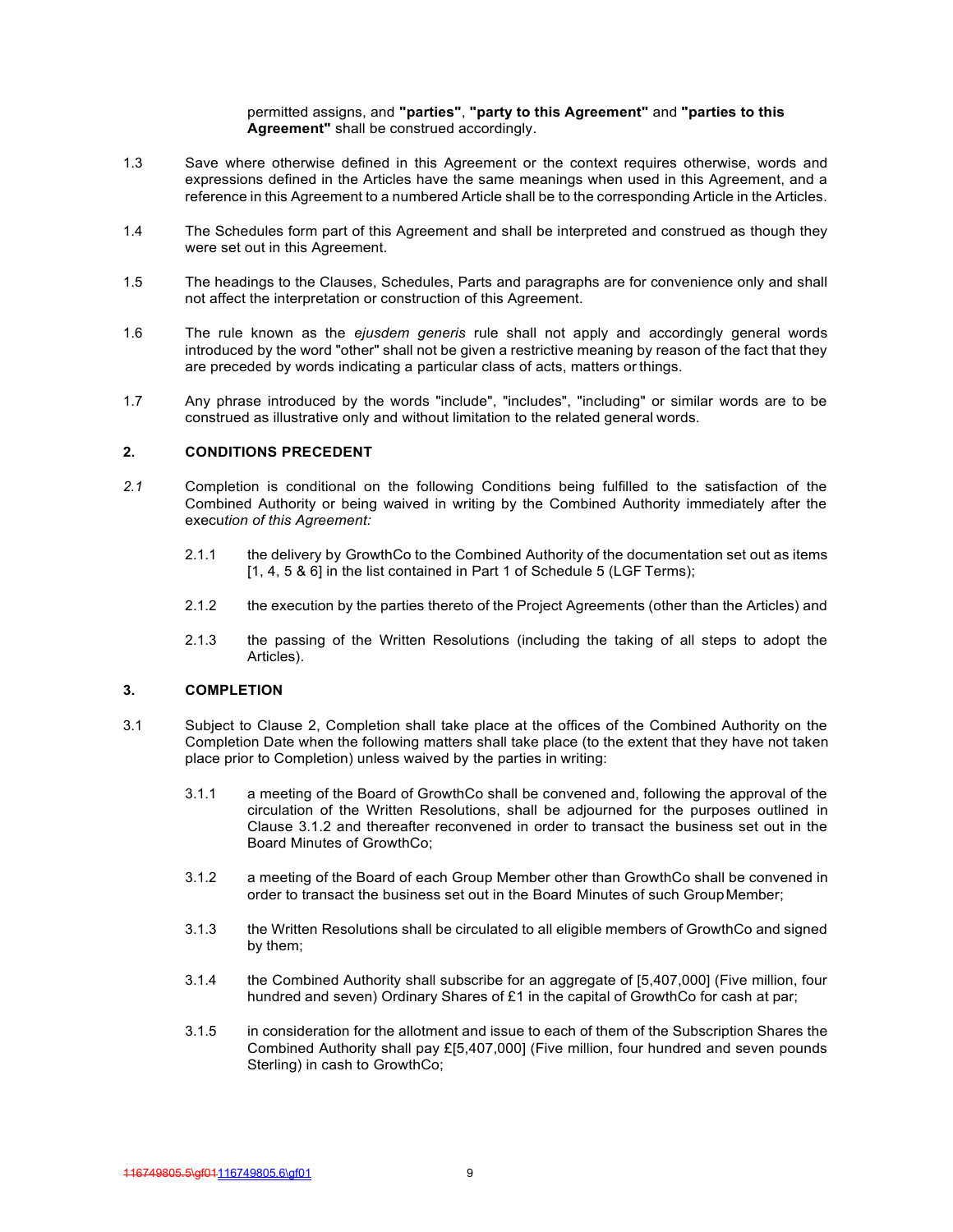- 3.1.6 Angle shall pay [One] pound (£[1]) to GrowthCo in respect of unpaid capital on the [1]([One])] ordinary share issued to Angle on incorporation of the Company; and
- 3.1.7 GrowthCo shall (subject to the payment of the subscription monies pursuant to Clause 3.1.5 and Clause 3.1.5 above):
	- (a) allot and issue the Subscription Shares to the Combined Authority and enter the name of the Combined Authority into the register of members of GrowthCo in respect thereof; and
	- (b) issue duly executed share certificates in respect of the Subscription Shares to the Combined Authority.
- 3.2 Details of GrowthCo immediately post Completion are set out in Part 3 of Schedule 3.
- 3.3 The Subscription Shares shall be allotted and issued fully paid and free from any Encumbrance and with all rights attached thereto as at the Completion Date.
- 3.4 Angle hereby waives or agrees to procure the waiver of any rights or restrictions which may exist in the articles of association of GrowthCo or otherwise which might prevent the allotment and issue of the Subscription Shares pursuant to this Clause 3.

## **3.5 Application**

The Combined Authority, with respect to the Subscription Shares it subscribes for pursuant to Clauses 3.1.4, hereby:

- 3.5.1 applies for and accepts with effect from the Completion Date all such Subscription Shares, subject to the Articles of GrowthCo;
- 3.5.2 authorises GrowthCo to place its name as Shareholder upon the register of members of GrowthCo upon Completion in respect of all such Subscription Shares; and
- 3.5.3 requests that one (1) share certificate for all of the Subscription Shares for which it has agreed to subscribe be issued to it.

#### **3.6 Following Completion**

Within 50 Business Days of Completion Angle will prepare the Conflict of Interest Policy and Remuneration and Expenses Policy which, following Consent being obtained from the Combined Authority, will be adopted by each Group Member.

#### **4. ACTIVITIES**

- 4.1 The Activities of Angle shall be to operate as a holding company for the Subsidiaries (other than GrowthCo, following Completion) from time to time together with any activities reasonably incidental thereto.
- 4.2 The Activities of GrowthCo shall be to:
	- 4.2.1 deliver the Business Rebound & Growth Service on behalf of the Combined Authority pursuant to the LGF Services Contract and in accordance with the LGF Terms; and
	- 4.2.2 manage the Gateley Services Contract and any replacement, variation or sub-contracting of the Gateley Services Contract from time to time,

together with any activities reasonably incidental thereto.

4.3 The Activities of the Subsidiaries shall be as set out in their respective Business Plans which shall in each case be in such format as is determined by the Combined Authority from time to time.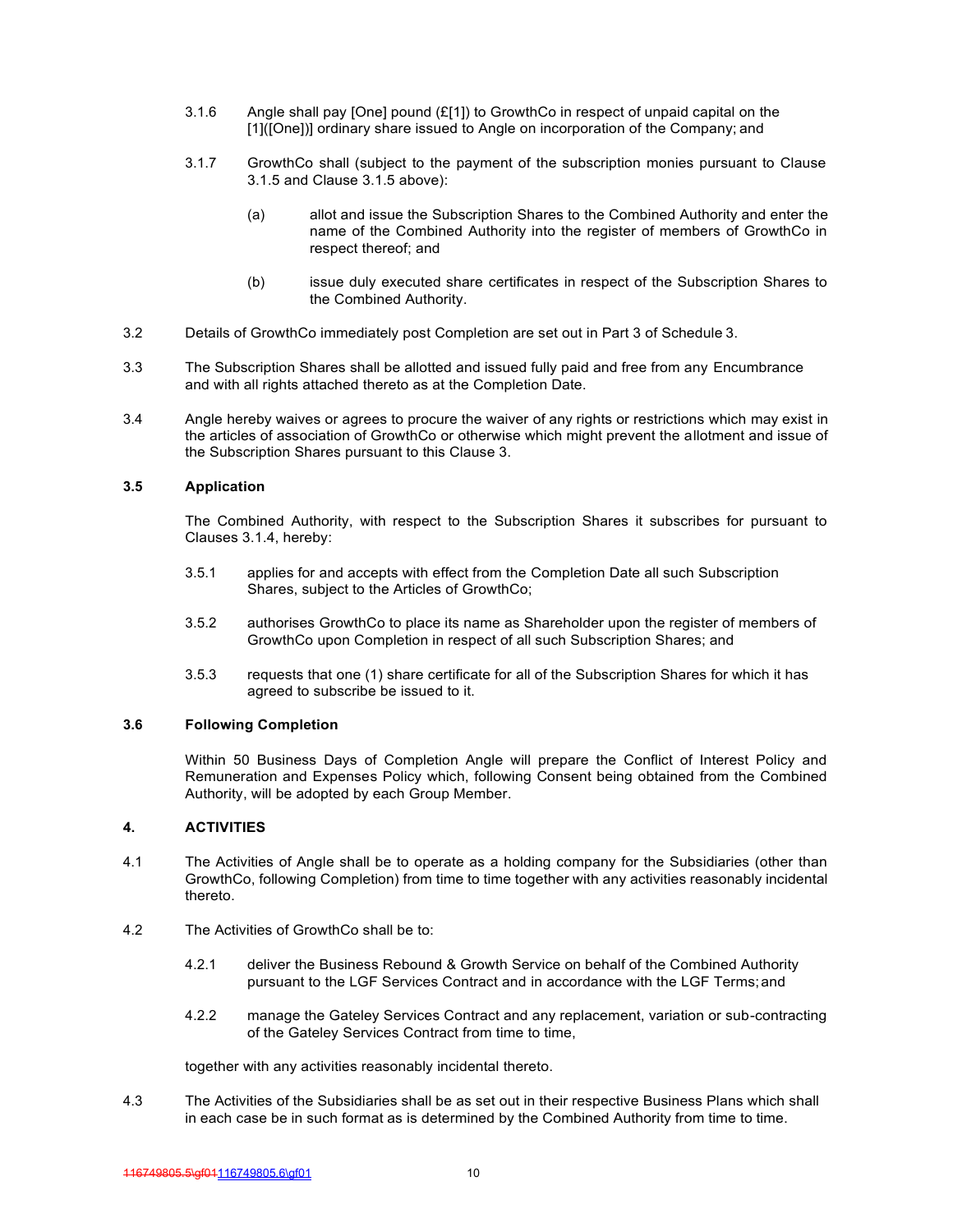- 4.4 Each Subsidiary shall:
	- 4.4.1 submit its first Business Plan for the approval of Angle (or, in the case of GrowthCo, the Combined Authority) as soon as practicable following its incorporation as is possible;
	- 4.4.2 carry on and conduct its business and affairs in accordance with the approved Business Plan and in a proper and business like manner; and
	- 4.4.3 use all reasonable endeavours to obtain and, if necessary, maintain in full force and effect all licences (including statutory licences), consents and authorities necessary to own and operate its assets and to carry on its business properly and effectively and in accordance with the approved Business Plan.
- 4.5 Each Subsidiary shall send a revised version of the then current Business Plan to Angle (or, in the case of GrowthCo, the Combined Authority) not less than once per calendar year and invite Angle (or, where relevant, the Combined Authority) to provide comments on the proposed Business Plan or to provide their written consent to the adoption of the revised Business Plan. Angle (or, where relevant, the Combined Authority) will respond to the Subsidiary on the proposed Business Plan as soon as reasonably practicable (and in any event within three months) following receipt. Subject to the receipt of the written consent of Angle (or, where relevant, the Combined Authority) before the end of each accounting period, the relevant Board shall (in accordance with this Agreement) adopt such revised Business Plan. No adoption, variation or replacement of any Business Plan shall take effect unless such adoption, variation or replacement has received the prior written consent of Angle or (in the case of GrowthCo only) the Combined Authority.
- 4.6 Notwithstanding any other provision of this Clause 4, following the requisite approval by the relevant Board of a new Business Plan or a revised Business Plan, such draft Business Plan shall become, or revised Business Plan shall become, the Business Plan for the relevant accounting periods for such Subsidiary. For any period when a proposed Business Plan has not been approved and adopted by the Board as stipulated in Clause 4.4, and otherwise in accordance with this Agreement, the relevant existing Business Plan shall continue to be the Business Plan of the Subsidiary.
- 4.7 The Group Members shall not acquire any property or otherwise trade outside of the Combined Authority's administrative area without Consent.

### **5. GROWTHCO PROGRAMME MANAGEMENT COMMITTEE**

- 5.1 Within twenty (20) Business Days following Completion, the Company shall establish and thereafter maintain the Programme Management Committee.
- 5.2 The terms of reference of the Programme Management Committee shall be to advise the Board on those matters which are set out in Schedule 4 (save as otherwise varied by the Board from time to time) and such committee shall appoint a chair.
- 5.3 The membership of the Programme Management Committee shall be as follows:
	- 5.3.1 each of the Directors of GrowthCo;
	- 5.3.2 a member of the Combined Authority's Skills Committee, with responsibility for Workforce Skills and Schools Careers Advice;
	- 5.3.3 a member of the Combined Authority's Business Board, with responsibility for Business Growth and Inward Investment;
	- 5.3.4 the Chief Officer of the Combined Authority's Business Board;
	- 5.3.5 [the Combined Authority's] senior responsible Officer for Workforce Skills; and
	- 5.3.6 such other members as may be selected by the GrowthCo Board from time to time.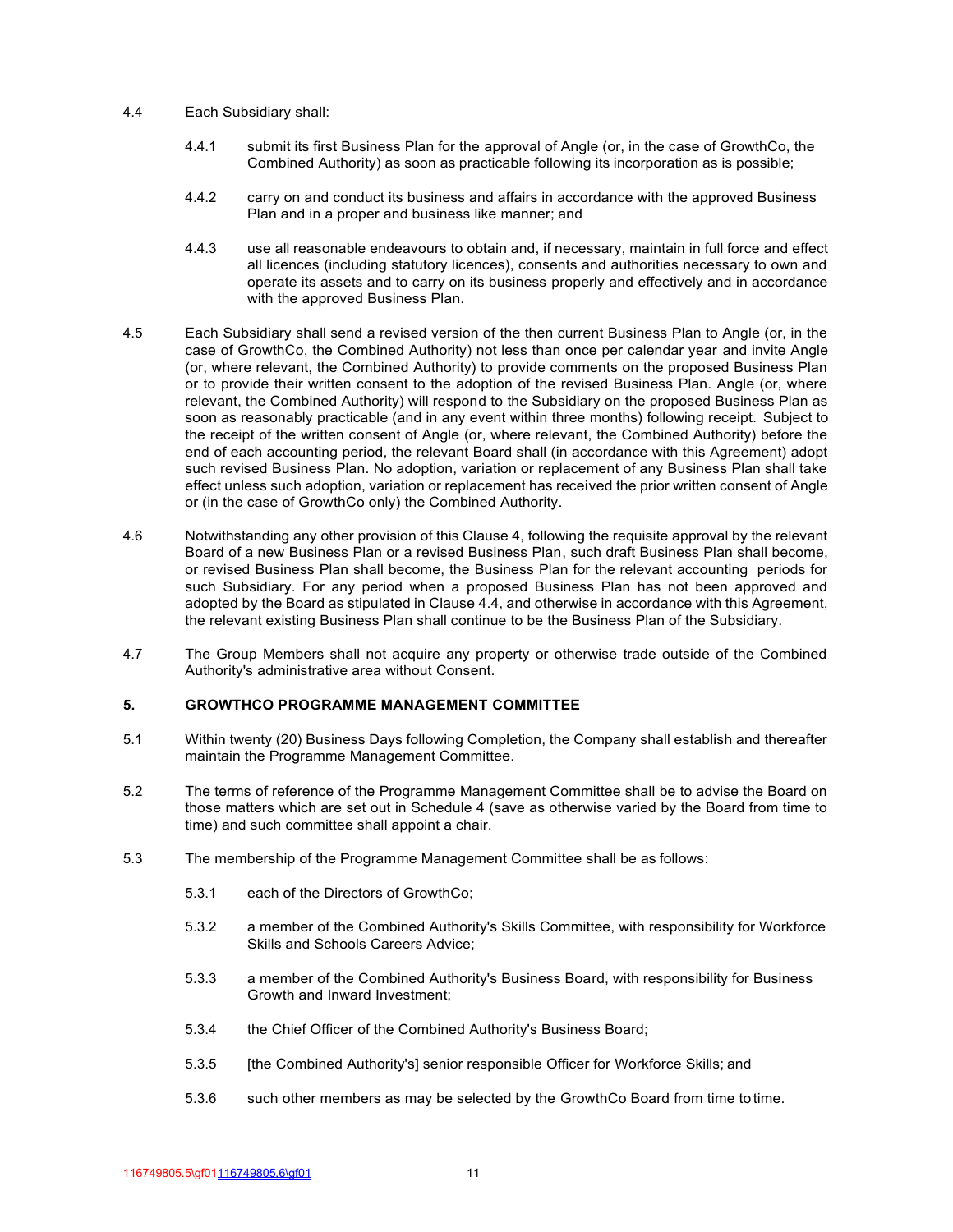- 5.4 The quorum necessary for the transaction of business by the Programme Management Committee shall be [three (3)].
- 5.5 The Programme Management Committee shall meet at least [monthly] during each Financial Year and otherwise as required. The Programme Management Committee shall invite representatives from Gateley to such parts of their meetings as they consider appropriate in order to discuss performance of the Gateley Services Contract.

### **6. CONDUCT OF THE AFFAIRS OF THE GROUP MEMBERS**

- 6.1 Meetings of the Board for each Group Member shall be held no less than four times in every year and at not longer than three monthly intervals.
- 6.2 With the exception of those matters requiring Consent pursuant to Clause 6.7, the management of each Group Member shall be vested in the respective Directors.
- 6.3 Without prejudice to the generality of the foregoing, the respective Boards will determine the general policies of the Group Members and the manner in which their respective Activities is to be carried out, subject to the:
	- 6.3.1 Business Plan (if applicable);
	- 6.3.2 those matters requiring Consent pursuant to Clause 6.7; and
	- 6.3.3 any other express provisions of this Agreement.
- 6.4 In particular, the Directors shall exercise all voting rights and other powers of control available to them in relation to the Group Members so as to procure (in so far as they are able in the exercise of such rights and powers) that, at all times during the term of this Agreement, the Group Members shall:
	- 6.4.1 carry on and conduct their business and affairs in a proper and efficient manner, for its own benefit and in accordance with both the respective Business Plans and good business practices, and
	- 6.4.2 transact all business on arm's length terms.
- 6.5 Group Members shall not carry out any activity which would render the holding of Shares by any Shareholder unlawful provided that where a proposed change of law would render such shareholding unlawful, such Shareholder will use its reasonable endeavours to take such steps as are necessary to allow it to continue lawfully to hold its Shares.
- 6.6 If a Group Member requires any approval, consent or licence for the carrying on of its Activities in the manner in which it is from time to time carried on or proposed to be carried on, the Group Member will obtain and maintain the same in full force and effect.
- 6.7 Notwithstanding any other provision of this Agreement, each party shall procure (so far as it is legally able by exercising such rights as it has pursuant to this Agreement) that it complies with the provisions of Schedule 1 (the "**Consent Matters**") so that none of the matters listed therein shall be effected or permitted whether in relation to Angle or any Subsidiary without the prior written consent of the Combined Authority, save where the relevant Business Plan expressly includes the carrying out of such action during the period to which the Business Plan relates, in each case as set out in Schedule 1.
- 6.8 Each Group Member shall permit any Director to discuss the affairs, finances and accounts of that Group Member with any designated officers and executives of the Combined Authority at any time. All books, records, accounts and documents relating to the business and the affairs of each Group Member shall be open to the inspection of any such person, who shall be entitled to make any copies thereof as he deems appropriate to keep the (relevant) Combined Authority properly informed about the business and affairs of the Group Member or to protect its interests as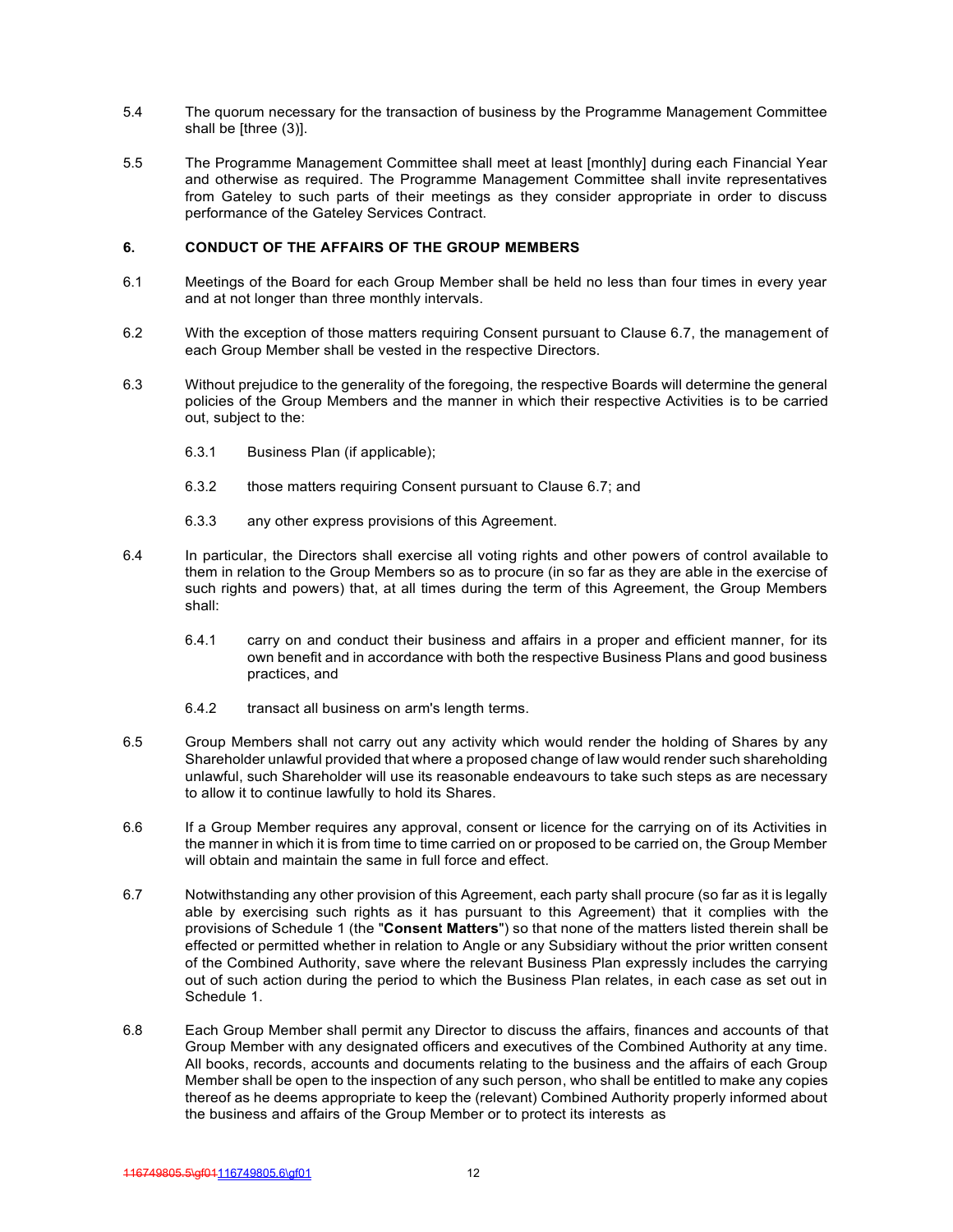Shareholder. Any information secured as a consequence of such discussions and examinations shall be kept confidential by the requesting Combined Authority and its designated officers and executives in accordance with the terms of Clause 9.

- 6.9 Each Group Member agrees with the Combined Authority that it will:
	- 6.9.1 maintain effective and appropriate control systems in relation to the financial, accounting and record-keeping functions of the Group Member; and
	- 6.9.2 otherwise keep the Combined Authority informed of the progress of its business and affairs and in particular, will procure that the Combined Authority is given such information and such access to the officers, employees and premises of the Group Member as it may reasonably require.
- 6.10 A Group member shall not breach nor cause the Combined Authority to be in breach of the Local Authorities (Companies) Order 1995 on the same terms as if the Local Authorities (Companies) Order 1995 applied to the Combined Authority.
- 6.11 In the event that the Combined Authority has reasonable cause to believe that any Group Member is failing to meet (or is not in the Shareholder's reasonable opinion likely to meet) the required standards for regulatory compliance, governance or financial management, it may require and direct that Group Member to employ the appropriate administrative and professional services which may include (without limitation) services directly from the Combined Authority or the Constituent Councils, and in respect of services from the Combined Authority and the Councils (or any of them), these services shall be provided to that Group Member on a cost only basis.
- 6.12 Each Group Member recognises that the provision of support services (such as secretarial services, procurement, finance and human resources, business support and legal services) from a common supplier to the Group on a common basis has economic and other advantages, and accordingly wherever practical and/or appropriate shall put in place necessary arrangements to achieve this.

### **7. MONITORING AND REPORTING**

- 7.1 Each Group Member shall (so far as practicable and subject always to meeting any obligations under company law) align its accounting practices with the Combined Authority.
- 7.2 Each Group Member shall, within 10 Business Days of a written request by the Combined Authority to do so provide the Combined Authority with some or all of the following information:
	- 7.2.1 Quarterly financial reports including management accounts, profit and loss, balance sheet, cash flow and forecast;
	- 7.2.2 unaudited accounts within one month of the end of the Financial Year;
	- 7.2.3 annual audited accounts three months after the end of that Financial Year;
	- 7.2.4 copies of Board meeting minutes;
	- 7.2.5 explanations and data (in the format specified by the Combined Authority) needed for its own accounting purposes and to enable production of group accounts.
	- 7.2.6 relating to Angle and/or the Subsidiaries' performance against key performance indicators; and
	- 7.2.7 any other information reasonably required by the Combined Authority.
- 7.3 Each Group Member must maintain complete and accurate accounting and other financial records giving a true and fair view of the business and the state of affairs of the Group Member.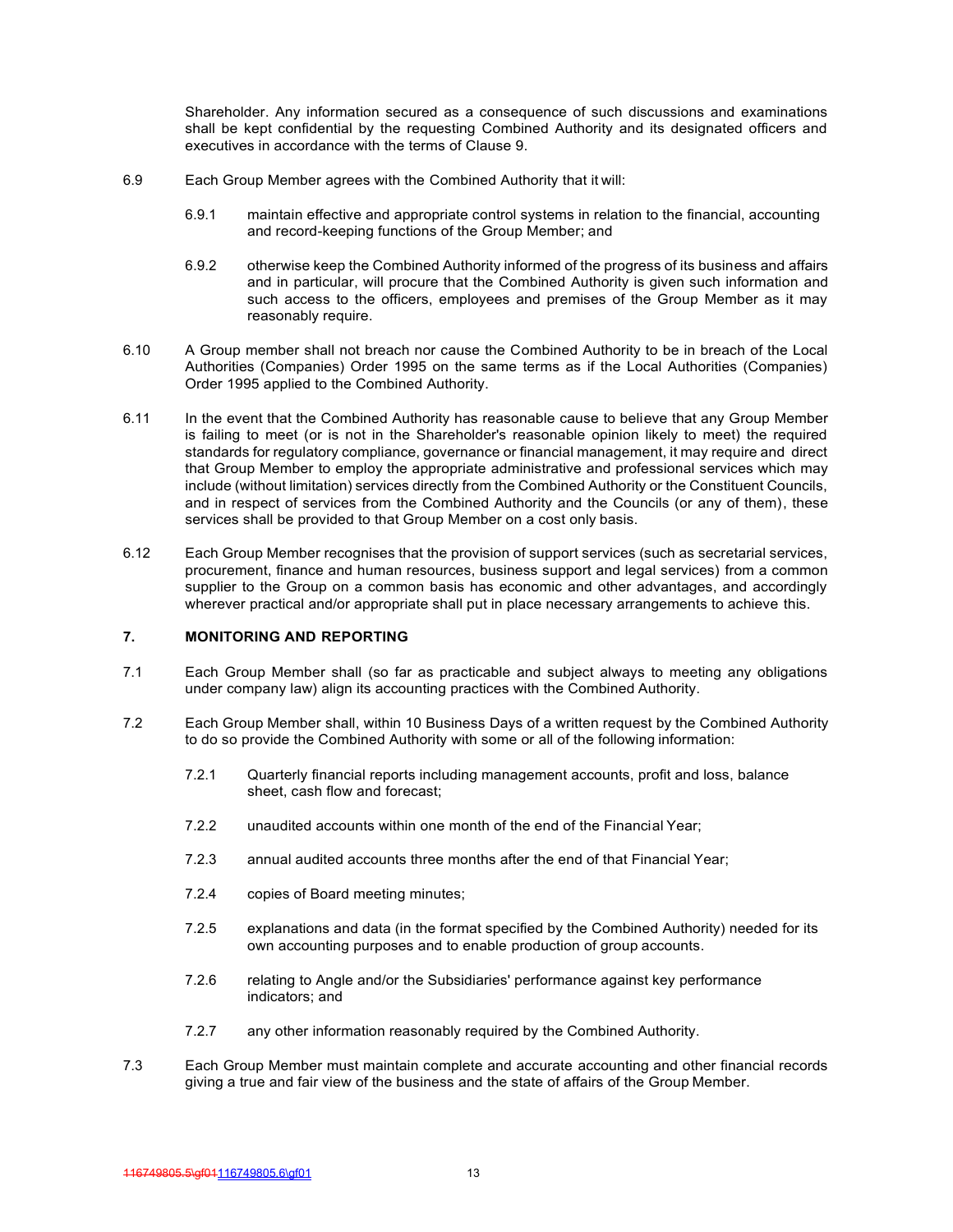- 7.4 The Combined Authority and its authorised representative(s) shall have the right, on giving to the Group Members reasonable notice, and during normal business hours, to inspect the accounts, books and all financial and all other records of the Group Member.
- 7.5 The accounting reference date for each Group Member shall be aligned with the Combined Authority's accounting reference date (currently 31 of March in each year).
- 7.6 Each Group Member shall adopt such policies or procedures as the Combined Authority may require from time to time (and Angle agrees to procure to the extent it is lawfully able to do so in its role as a Shareholder that each Subsidiary so adopts such policies or procedures).

### **7.7 Further GrowthCo reporting requirements**

In addition to the above, the Chair of GrowthCo shall report on its activities as follows:

- 7.7.1 at least every two months to each of the Combined Authority's Business Board and the Combined Authority's Skills Committee; and
- 7.7.2 at least every six months to the Combined Authority's board.

#### **7.8 GrowthCo compliance with LGF Terms' reporting requirements**

GrowthCo will comply with the reporting requirements set out in Part 4 of the LGF Terms included as Schedule 5.

## **8. SUBSIDIARIES ACCEDING TO THIS AGREEMENT**

- 8.1 Each Subsidiary of Angle (save for ADE and GrowthCo) will enter into a Deed of Adherence and shall have all the rights and obligations as if it were an original party to this Agreement.
- 8.2 Each party to this Agreement appoints Angle to be its attorney and on its behalf and in its name to execute as a deed and deliver each Deed of Adherence and agrees to ratify and confirm all such deeds which Angle shall properly execute in the exercise of such powers. All expenses, costs, claims and liabilities incurred by Angle in the exercise of the powers conferred by the previous sentence shall be borne by it.

#### **9. TERMINATION**

- 9.1 This Agreement shall terminate upon the written agreement of the parties in accordance with the terms agreed.
- 9.2 This Agreement shall terminate in respect of one or more Group Members if:
	- 9.2.1 a resolution is passed by the Combined Authority or the creditors of the Group Member, or any order made by a court or other competent body or person instituting a process that shall lead to the Group member being wound up and its assets being distributed among the creditors, the Combined Authority or other contributors;
	- 9.2.2 the Group Member ceases to carry on its business; or
	- 9.2.3 the Group Member is convicted of a criminal offence; or
	- 9.2.4 the Combined Authority gives not less than 90 days written notice to the Group Member of the date on which all or part of this Agreement will terminate,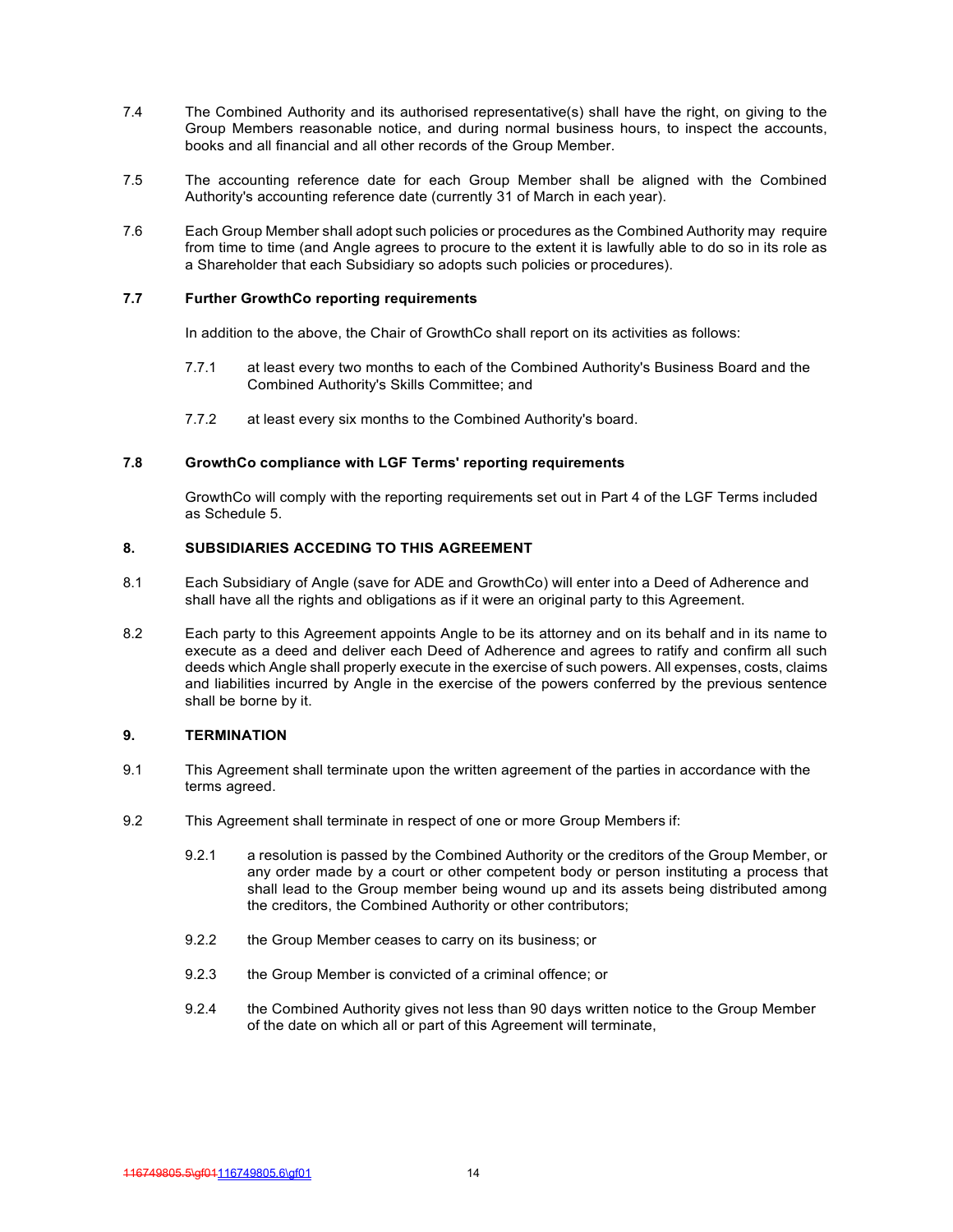but shall cease and determine in respect of the Combined Authority (without prejudice to that Combined Authority's accrued rights, obligations or liabilities) upon the Combined Authority ceasing to hold Shares (directly or indirectly) in a given Group Member.

### **10. CONFIDENTIALITY**

- 10.1 Each party undertakes that it shall not at any time disclose to any person any confidential information concerning the business, affairs, customers, clients or suppliers of the other party or of any member of the Group to which the other party belongs, except as permitted by Clause 10.2.
- 10.2 Any party may disclose another party's confidential information:
	- 10.2.1 to its employees, officers, representatives or advisers who need to know such information for the purposes of carrying out the party's obligations under this Agreement. Either party shall ensure that its employees, officers, representatives or advisers to whom it discloses the other party's confidential information comply with this Clause 10; or
	- 10.2.2 as may be required by law, court order or any governmental or regulatory Combined Authority.
- 10.3 Each party acknowledges that the other parties that they are subject to the requirements of the FOIA and the Environmental Information Regulations, and shall facilitate the other parties' compliance with their Information disclosure requirements pursuant to and in the manner provided for in Clause 10.4 and Clause 10.7.
- 10.4 If any party (the "**Recipient**") receives a Request for Information in relation to Information that another party or multiples parties is holding and which the Recipient does not hold itself, the Recipient shall refer to the other relevant party or parties such Request for Information as soon as practicable and in any event within five Business Days of receiving a Request for Information, and the other party or parties shall:
	- 10.4.1 provide the Recipient with a copy of all such Information in the form that the Recipient requires as soon as practicable and in any event within ten Business Days (or such other period as the Recipient acting reasonably may specify) of the Recipient's request; and
	- 10.4.2 provide all necessary assistance as reasonably requested by the Recipient to enable the Recipient to respond to a Request for Information within the time for compliance set out in Section 10 of the FOIA or Regulation 5 of the Environmental Information Regulations.
- 10.5 Following notification under Clause 10.4, and up until such time as the other party or parties have provided the Recipient with all the Information specified in Clause 10.4, the other party or parties may make representations to the Recipient as to whether or not or on what basis Information requested should be disclosed, and whether further information should reasonably be provided in order to identify and locate the information requested, provided always that the Recipient shall be responsible for determining, at its absolute discretion:
	- 10.5.1 whether Information is exempt from disclosure under the FOIA and the Environmental Information Regulations;
	- 10.5.2 whether Information is to be disclosed in response to a Request for Information; and
	- 10.5.3 in no event shall the other party or parties respond directly to a Request for Information unless the Request for Information is addressed to it.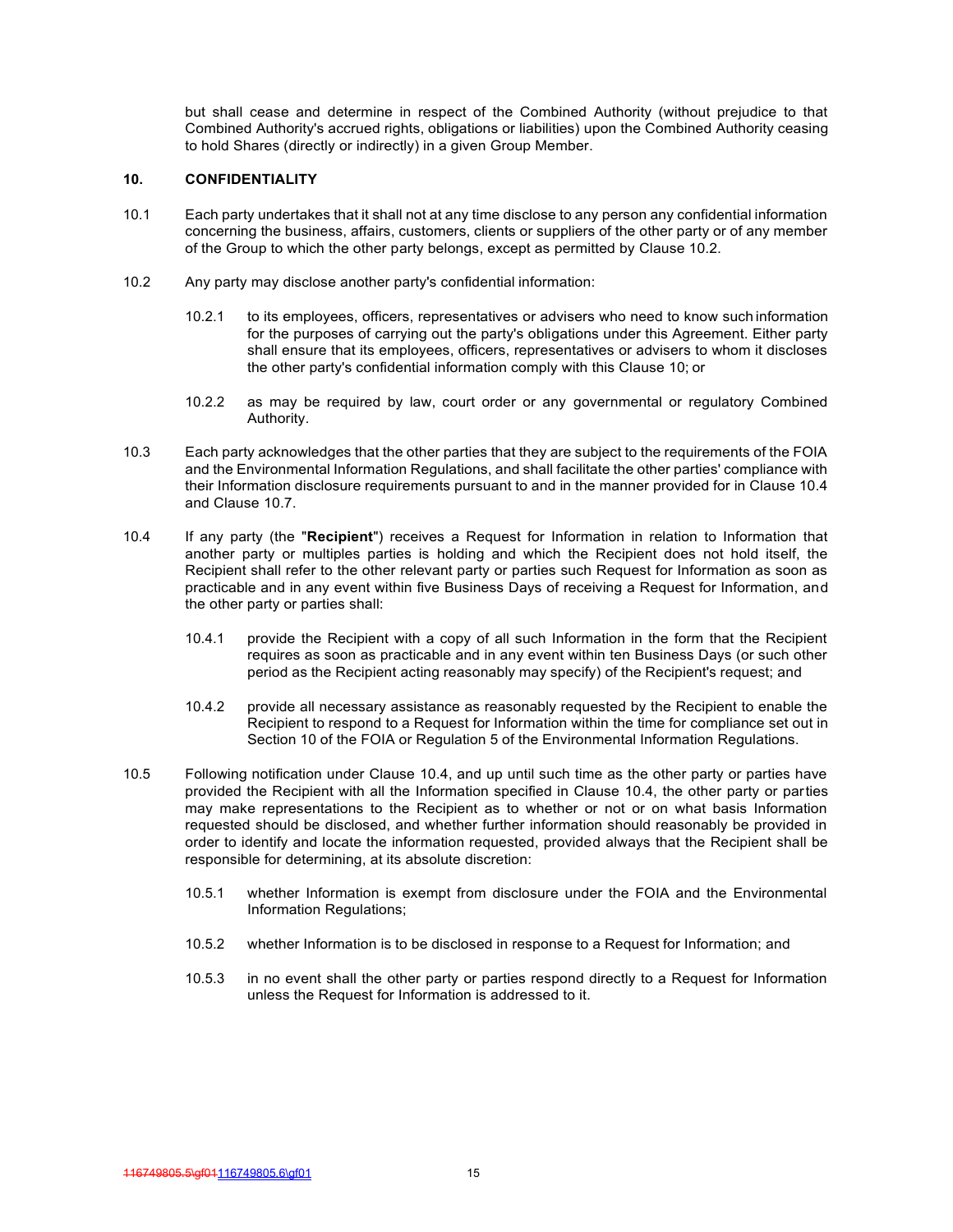- 10.6 The parties acknowledge that (notwithstanding the provisions of Clause 10.1) the Recipient may, acting in accordance with the Cabinet Office Code of Practice on Freedom of Information issued in July 2018 under part I of the Freedom of Information Act 2000, be obliged under the FOIA or the Environmental Information Regulations to disclose Information concerning the other party or parties:
	- 10.6.1 in certain circumstances without consulting with the other party or parties; or
	- 10.6.2 following consultation with the other party or parties and having taken their views into account.
- 10.7 Each party shall transfer to the other party any Request for Information which it receives but is addressed to the other party as soon as practicable and in any event within three Business Days of receiving it.
- 10.8 The parties acknowledge that any lists provided which list or outline Confidential Information are of indicative value only and that a Recipient may nevertheless be obliged to disclose Confidential Information in accordance with Clause 10.6.

## **11. NO PARTNERSHIP**

Nothing in this Agreement gives rise to a partnership between the parties or constitutes one party the agent of another.

- 11.1 Unless the right of enforcement is expressly granted, it is not intended that a third party, other than a lawful successor in title or a lawful assignee, should have the right to enforce a provision of this Agreement pursuant to the Contracts (Rights of Third parties) Act 1999.
- 11.2 The parties may rescind or vary this Agreement without the consent of a third party to whom an express right to enforce any of its terms has been provided.

## **12. COSTS OF THIS AGREEMENT**

Each party shall pay its own costs in connection with the negotiation, preparation, execution and performance of this Agreement.

### **13. WAIVER**

- 13.1 The rights of each of the parties in respect of a breach of this Agreement shall not be affected by completing, by rescinding, or failing to rescind, this Agreement, or by failing to exercise, or delaying in exercising, a right or remedy, or by anything else, except a specific authorised written waiver or release. A single or partial exercise of a right or remedy provided by this Agreement or by law does not prevent its further exercise or the exercise of another right or remedy.
- 13.2 Waiver of a breach of a term of this Agreement, or of a default under it, does not constitute a waiver of another breach or default nor affect the other terms of this Agreement.
- 13.3 The rights and remedies provided in this Agreement are cumulative and not exclusive of any other rights or remedies.

## **14. VARIATION**

A purported variation of this Agreement is not effective unless in writing and signed by or on behalf of each of the parties.

### **15. INVALIDITY**

If a provision of this Agreement is held to be illegal or unenforceable, in whole or in part, under an enactment or rule of law, it shall to that extent be deemed not to form part of this Agreement and the enforceability of the remainder of this Agreement shall not be affected. The parties agree to negotiate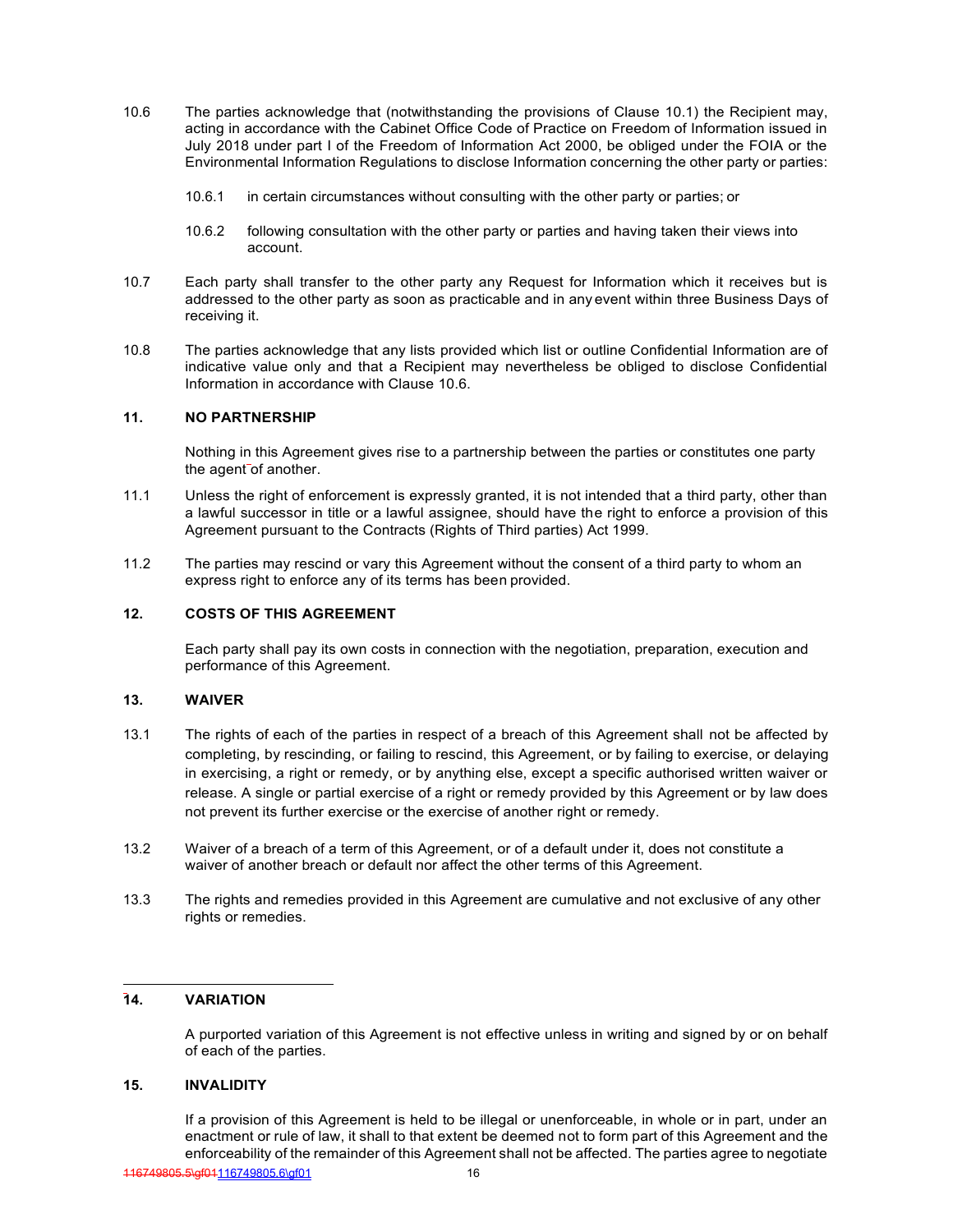in good faith to agree the terms of a mutually satisfactory provision to be substituted for the provision found to be illegal or unenforceable.

## **16. ENTIRE AGREEMENT**

- 16.1 This Agreement (together with any documents entered into under it or at the same time as it) supersedes all prior understandings and agreements between the parties (whether written or oral) relating to its subject matter and contains the entire agreement between the parties relating to its subject matter.
- 16.2 Each party acknowledges that it does not enter into this Agreement on the basis of, and does not rely on, warranties or representations made, or agreed to, by any person (whether a party to this Agreement or not).
- 16.3 Each party waives its rights against the other party in respect of warranties and representations (whether written or oral) not expressly set out or referred to in this Agreement.
- 16.4 Nothing in this Clause 17 limits or excludes liability for fraud.

## **17. SUPREMACY OF THIS AGREEMENT**

#### **17.1 Agreement to prevail**

If during the continuance of this Agreement, there shall be any conflict between the provisions of this Agreement and the provisions of the Articles then, during such period and the provisions of this Agreement shall prevail.

## **17.2 Obligation to comply with Articles**

Each Shareholder undertakes to promptly observe and comply with the provisions of the Articles to the intent and effect that each and every provision thereof shall be enforceable by them inter se and in whatever capacity.

## **17.3 No amendment of articles**

Nothing contained in this Agreement shall be deemed to constitute an amendment of the Articles or of any previous Articles of Association of any Group Member.

## **18. CONSENTS**

- 18.1 Consents, notices, approvals or agreements to be given by the Combined Authority under this Agreement shall be given in writing.
- 18.2 Where this Agreement provides that a matter is subject to the consent, approval or Agreement of any Group Member then (except as expressly provided otherwise), it shall be in the absolute discretion of the Group Member concerned as to whether (and if so, on what terms and conditions) the consent, approval or agreement is made.

<sup>116749805.5\</sup>gf01116749805.6\gf01 17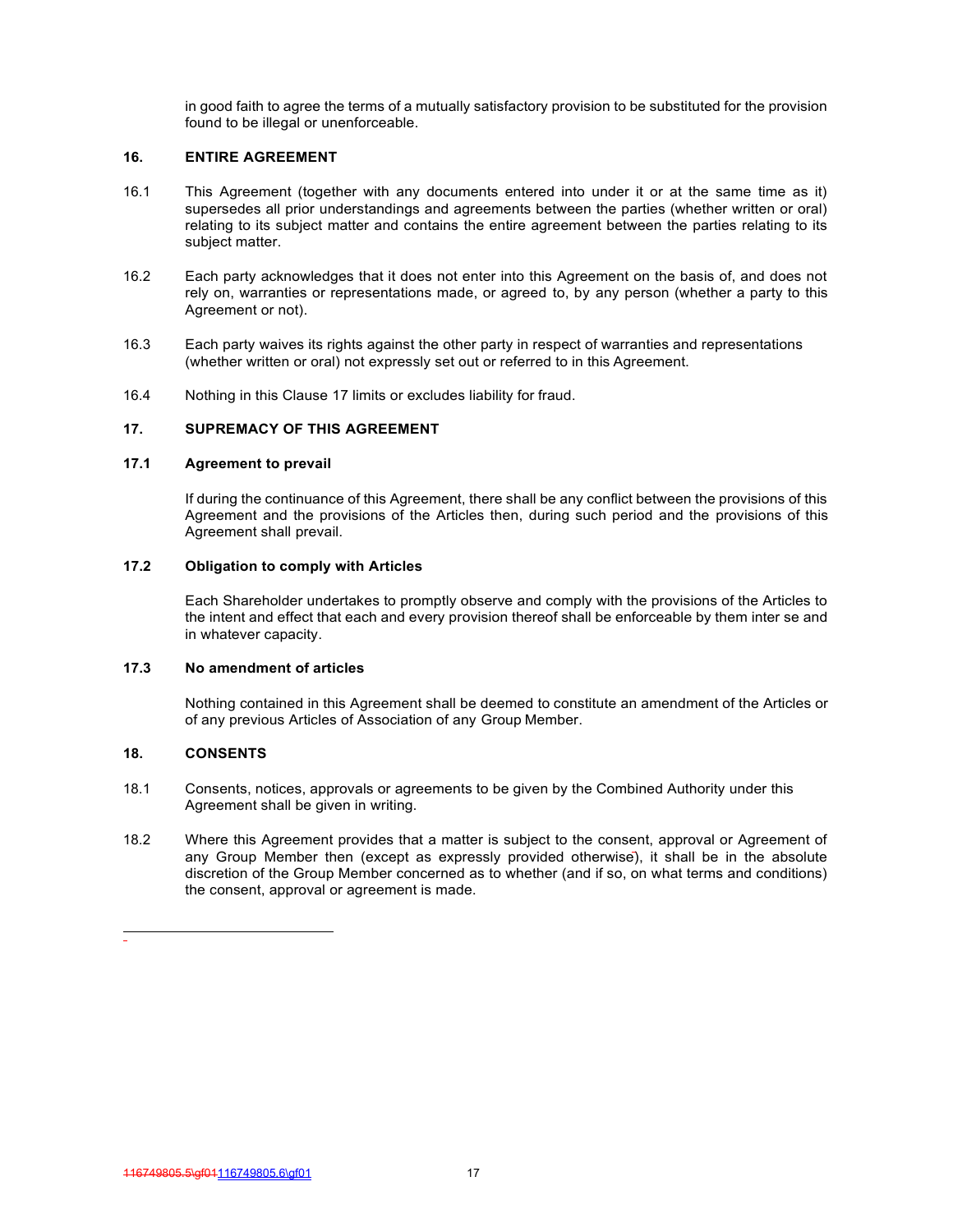#### **19. COMMUNICATIONS**

- 19.1 Any notice or other communication under or in connection with this Agreement shall be in writing and shall be delivered personally or sent by first-class post (and by air mail if overseas) or by facsimile or by email as follows:
	- 20.1.1 if to the Combined Authority, to:

Address: 72 Market Street, Ely CB7 4LS

marked for the attention of [*insert job title*];

20.1.2 if to Angle, to:

Address: 72 Market Street, Ely CB7 4LS

marked for the attention of [*insert job title*];

20.1.3 if to ADE, to:

Address: 72 Market Street, Ely CB7 4LS

marked for the attention of [*insert job title*];

20.1.4 if to the GrowthCo, to:

Address: 72 Market Street, Ely CB7 4LS

marked for the attention of [*insert job title*]; and

- 20.1.5 if to any other Subsidiary, to such address and marked for the attention of the person identified in the relevant Deed of Adherence;
- 20.2 In the absence of evidence of earlier receipt, any notice or other communication shall be deemed to have been duly given:
	- 20.2.1 if delivered personally, when left at the address referred to in Clause 20.1;
	- 20.2.2 if sent by mail, other than airmail, two Business Days after posting it;
	- 20.2.3 if sent by email, when sent provided there has been no communication by the recipient to the senders that the email has not been received,
	- 20.2.4 provided always that a notice given in accordance with the above but received on a day which is not a Business Day or after business hours on a Business Day will only be deemed to be given on the next Business Day.
- 20.3 The original of any notice or other communication by fax shall be forwarded to the recipient(s) but the non-arrival of that original shall not affect the validity of the notice or other communication by fax.

## **20. COUNTERPARTS**

20.1 This Agreement may be executed in a number of counterparts and by the parties on different counterparts, but shall not be effective until each party has executed at least one counterpart.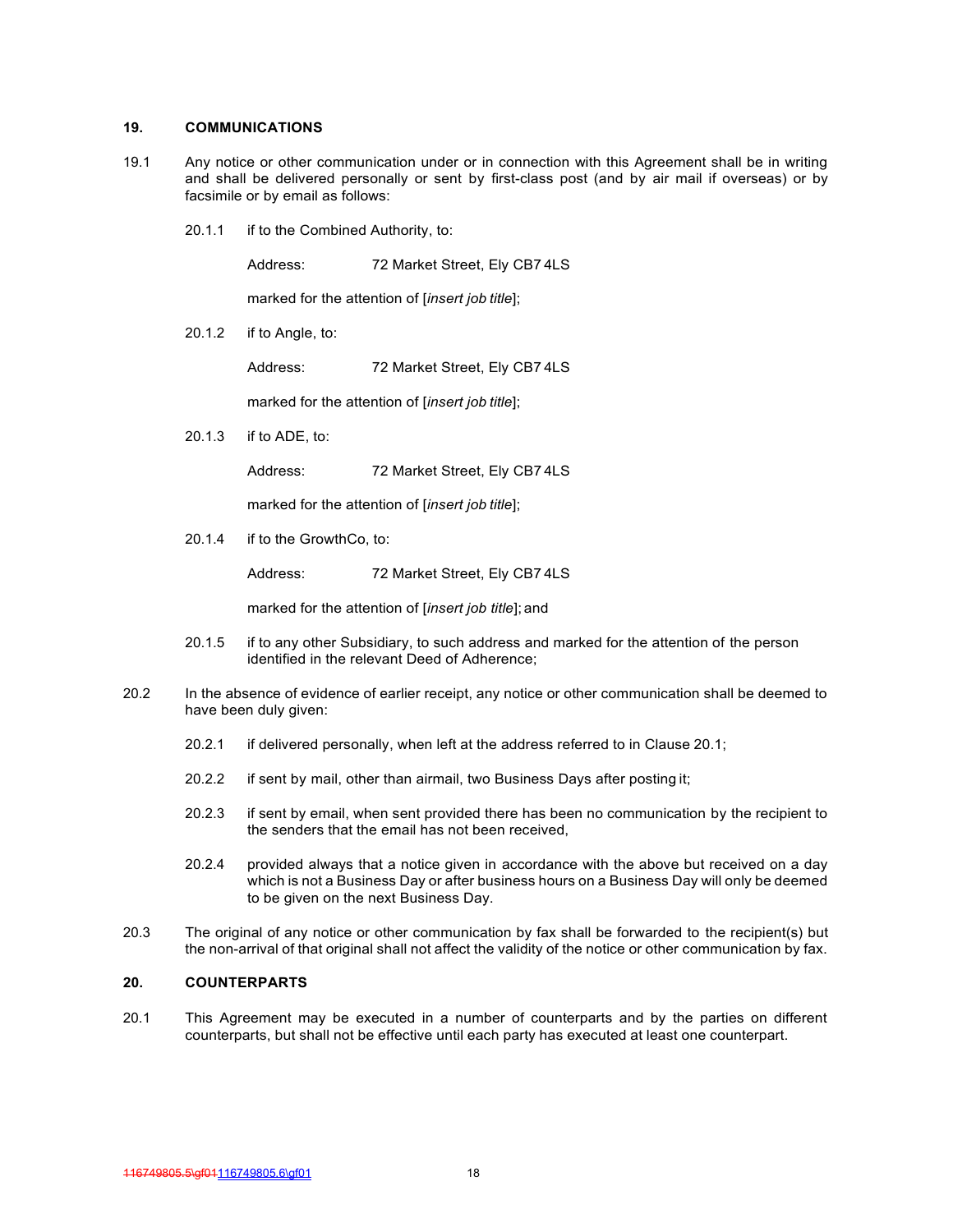20.2 Each counterpart, when executed, shall be an original, but all the counterparts together constitute the same document.

## **21. GOVERNING LAW, JURISDICTION AND SERVICE OF PROCESS**

- 21.1 This Agreement and any issue, dispute or claim (whether contractual or non-contractual) arising out of or in connection with it or its subject matter or formation shall be governed by and construed in accordance with the laws of England and Wales.
- 21.2 The parties hereby submit to the exclusive jurisdiction of the High Court of England and Wales in relation to any dispute or claim (whether contractual or non -contractual) arising out of or in connection with this Agreement or its subject matter or formation.
- 21.3 The parties agree that the courts of England and Wales are the most appropriate and convenient courts to hear, determine and settle any dispute and accordingly, that they will not argue to the contrary.
- 21.4 Each party agrees that without preventing any other mode of service, any document in an action (including, but not limited to, a claim form or any other document to be served under the Civil Procedure Rules) may be served on any party other than the Authority by being delivered to or left for that party at its address for service of notices under Clause 20 and each party undertakes to maintain such an address at all times in the United Kingdom and to notify the other parties in advance of any change from time to time of the details of such address in accordance with the manner prescribed for service of notices under Clause 20.
- 21.5 Any document in an action (including, but not limited to, a claim form or any other document to be served under the Civil Procedure Rules) shall be served on the Authority by being delivered or left for the relevant solicitor acting for the Authority in accordance with the Civil Procedure Rules, as amended from time to time.

**EXECUTED** as a **DEED** by the parties in each case on the date which first appears in this Agreement.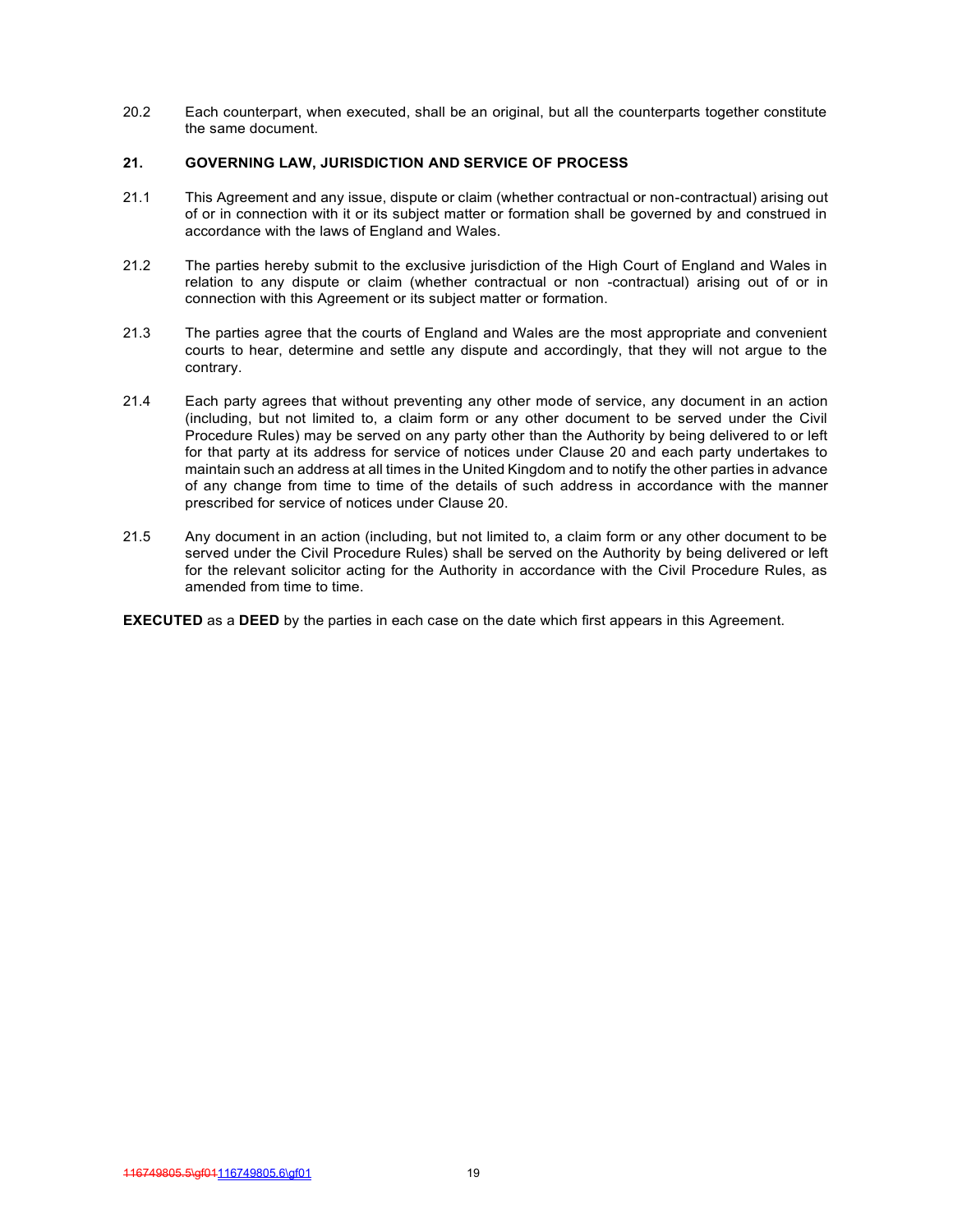## **CONSENT MATTERS**

The following are Consent Matters, save to the extent that any such decision relates to a matter which is (i) already approved in any Business Plan or (ii) is already approved or agreed to be undertaken in this Agreement or any Project Agreement in place at the time, and each such Consent Matter shall require the prior written Consent of the Combined Authority where indicated in Column (1) (or the prior consent of the Board of the relevant Group Member where their consent is required as set out in Column (2)) below. Also, where it is indicated in either Column (2) or Column (3) below that a recommendation is to be provided by the Board of the relevant Group Member or (in respect of GrowthCo only, its Programme Management Committee), then, save where circumstances do not allow, such recommendation should be made available for consideration by the party whose consent is required prior to the relevant decision being taken. Any dispute as to the interpretation of the contents of this Schedule 1 shall be determined by the Combined Authority.

<span id="page-20-0"></span>

|                | Type of decision/role                                                                                                                                                                                                                                                                                                               | Column (1)       | Column (2)                                   | Column (3)                                                                   |
|----------------|-------------------------------------------------------------------------------------------------------------------------------------------------------------------------------------------------------------------------------------------------------------------------------------------------------------------------------------|------------------|----------------------------------------------|------------------------------------------------------------------------------|
|                |                                                                                                                                                                                                                                                                                                                                     | <b>CPCA</b>      | Board of the relevant Group<br><b>Member</b> | In respect of GrowthCo<br>only, the Programme<br><b>Management Committee</b> |
| $\mathbf{1}$ . | Vary in any respect the Articles of any company or the<br>rights attaching to any of its shares                                                                                                                                                                                                                                     | Consent required | Recommendation                               | No role                                                                      |
| 2.             | Permit the registration (upon subscription or transfer) of<br>any person as a member other than the Combined<br>Authority in accordance with the terms of this<br>Agreement and/or any permitted transferees                                                                                                                        | Consent required | No role                                      | No role                                                                      |
| 3.             | increase the amount of its issued share capital except<br>as provided in this Agreement, grant any option or other<br>interest (in the form of convertible securities or in any<br>other form) over or in its share capital, redeem or<br>purchase any of its own shares or effect any other<br>reorganisation of its share capital | Consent required | Recommendation                               | No role                                                                      |
| 4.             | issue any loan capital or enter into any commitment<br>with any person with respect to the issue of any loan<br>capital                                                                                                                                                                                                             | Consent required | Recommendation                               | No role                                                                      |
| 5.             | entering into any Finance Documents                                                                                                                                                                                                                                                                                                 | Consent required | Recommendation                               | No role                                                                      |
| 6.             | make any borrowing other than under the Finance                                                                                                                                                                                                                                                                                     | Consent required | Recommendation                               | No role                                                                      |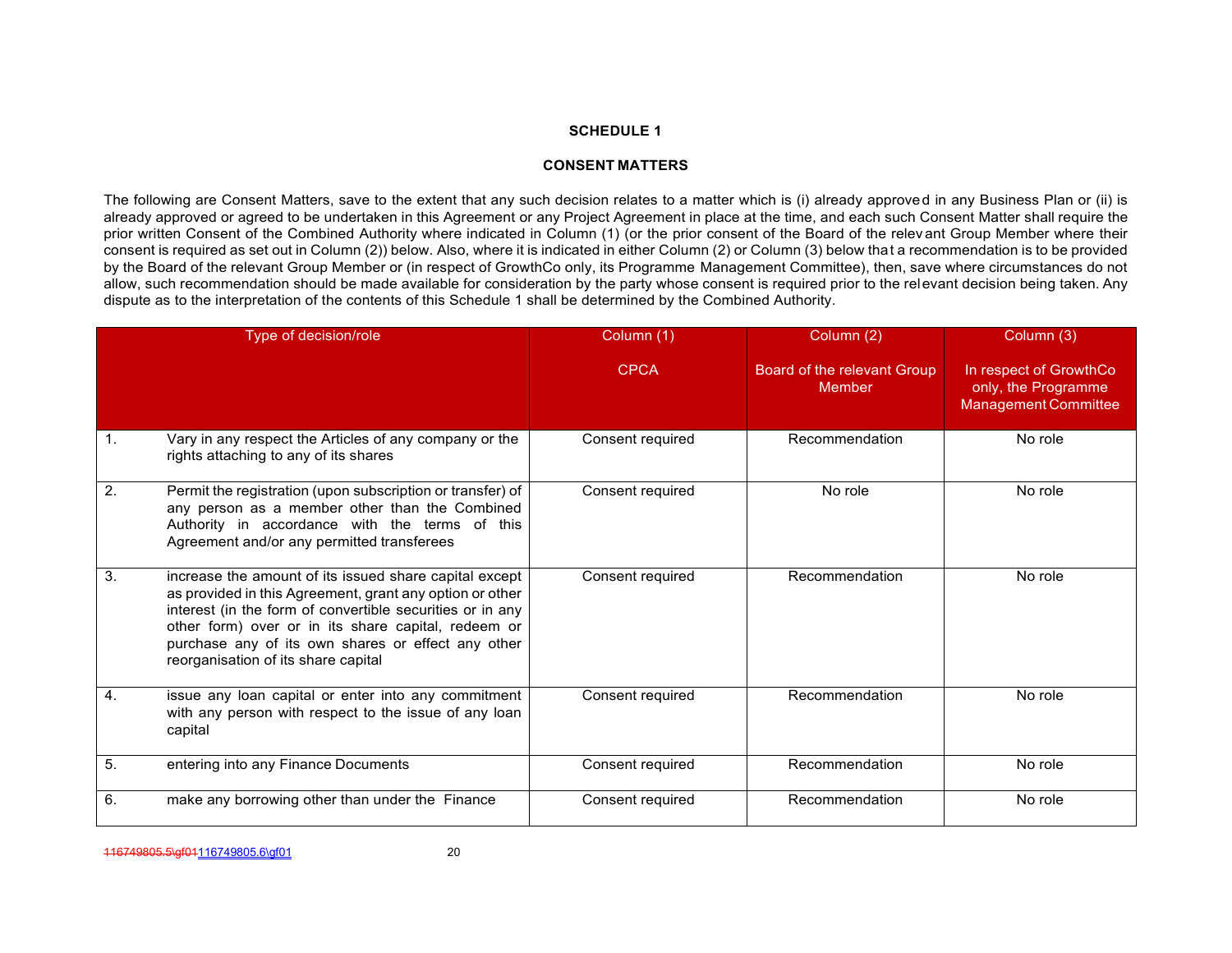|     | Type of decision/role                                                                                                                                                                                                                                                                                                                                                    | Column (1)       | Column (2)                                                                               | Column (3)                                                                   |
|-----|--------------------------------------------------------------------------------------------------------------------------------------------------------------------------------------------------------------------------------------------------------------------------------------------------------------------------------------------------------------------------|------------------|------------------------------------------------------------------------------------------|------------------------------------------------------------------------------|
|     |                                                                                                                                                                                                                                                                                                                                                                          | <b>CPCA</b>      | Board of the relevant Group<br>Member                                                    | In respect of GrowthCo<br>only, the Programme<br><b>Management Committee</b> |
|     | <b>Documents</b>                                                                                                                                                                                                                                                                                                                                                         |                  |                                                                                          |                                                                              |
| 7.  | apply for the listing or trading of any shares or debt<br>securities on any stock exchange or market                                                                                                                                                                                                                                                                     | Consent required | No role                                                                                  | No role                                                                      |
| 8.  | pass any resolution for its winding up or present any<br>petition for its administration (unless it has become<br>insolvent);                                                                                                                                                                                                                                            | Consent required | Where a company has<br>become insolvent, this is a<br>matter for that company's<br>board | Recommendation                                                               |
| 9.  | engage in any business other than as contemplated by<br>the Business Growth Service Full Activities Case,<br>Business Plan (as applicable) or set out in its objects<br>(or as is incidental thereto) or defray any monies other<br>than in good faith for the purposes of or in connection<br>with the carrying on of such business                                     | Consent required | Recommendation                                                                           | Recommendation                                                               |
| 10. | provide grants and equity investments and acquiring<br>related and associated shares in other companies as<br>part of managing the Grant & Equity Investment Fund<br>transferred from the CPCA to GrowthCo to manage on<br>its behalf                                                                                                                                    | No role          | Consent required                                                                         | Recommendation                                                               |
| 11. | provide grants, equity investments or form any<br>subsidiary or acquire shares in any other company or<br>participate in any partnership or joint venture<br>(incorporated or not) other than as contemplated by the<br><b>Business Growth Service Full Activities Case, Business</b><br>Plan (as applicable) or set out in its objects (or as is<br>incidental thereto) | Consent required | Recommendation                                                                           | Recommendation                                                               |
| 12. | close down any business operation, or dispose of or<br>dilute its interest in any of its Subsidiaries for the time<br>being, or dispose of any material asset other than as<br>contemplated by the Business Growth Service Full                                                                                                                                          | Consent required | Recommendation                                                                           | Recommendation                                                               |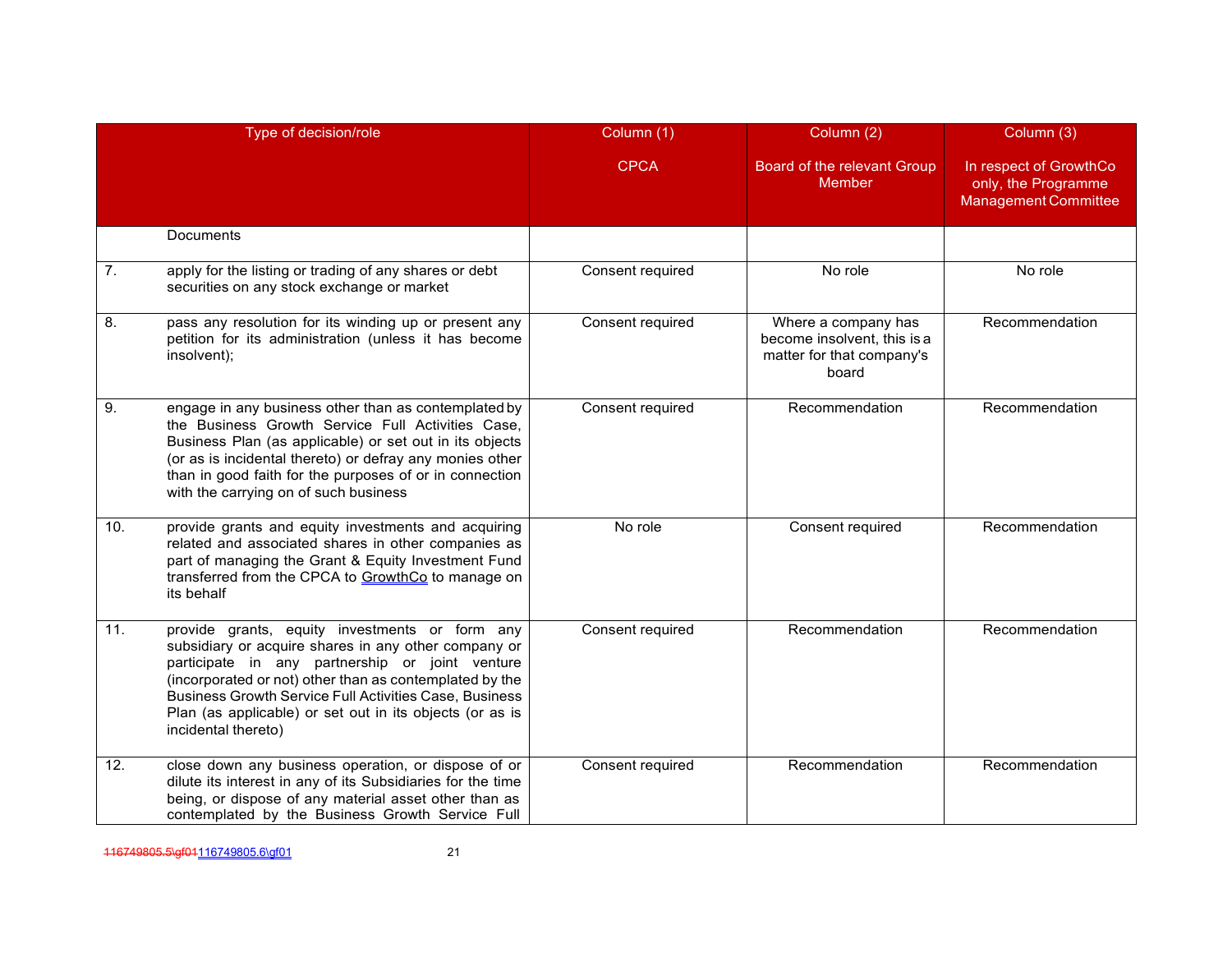|      | Type of decision/role                                                                                                                                                                                                                                                                                                                                                                              | Column (1)       | Column (2)                                   | Column (3)                                                                   |
|------|----------------------------------------------------------------------------------------------------------------------------------------------------------------------------------------------------------------------------------------------------------------------------------------------------------------------------------------------------------------------------------------------------|------------------|----------------------------------------------|------------------------------------------------------------------------------|
|      |                                                                                                                                                                                                                                                                                                                                                                                                    | <b>CPCA</b>      | Board of the relevant Group<br><b>Member</b> | In respect of GrowthCo<br>only, the Programme<br><b>Management Committee</b> |
|      | Activities Case, Business Plan (as applicable) or set<br>out in its objects (or as is incidental thereto)                                                                                                                                                                                                                                                                                          |                  |                                              |                                                                              |
| 13.  | declare or pay any dividend                                                                                                                                                                                                                                                                                                                                                                        | Consent required | Recommendation                               | Recommendation                                                               |
| 14.  | amalgamate or merge with any other company or<br>business undertaking                                                                                                                                                                                                                                                                                                                              | Consent required | Recommendation                               | Recommendation                                                               |
| 15.  | alter its name or registered office                                                                                                                                                                                                                                                                                                                                                                | Consent required | Recommendation                               | Recommendation                                                               |
| 16.  | enter into any transaction or arrangement of any nature<br>whatsoever (including, for the avoidance of doubt, a<br>service contract) with any of its directors or any person<br>who is connected (within the meaning of sections 1122<br>and 1123 of the Corporation Tax Act 2010) to any of its<br>directors whether or not any other person shall be party<br>to such transaction or arrangement | Consent required | Recommendation                               | Recommendation                                                               |
| 17.  | enter into any arrangement, contract or transaction<br>outside the normal course of its business or otherwise<br>than on arm's length terms                                                                                                                                                                                                                                                        | Consent required | Recommendation                               | Recommendation                                                               |
| 18.  | create or permit to be created any mortgage, charge,<br>encumbrance or other security interest whatsoever on<br>any material asset or its business in whole or in part or<br>any of its shares other than:                                                                                                                                                                                         | Consent required | Recommendation                               | Recommendation                                                               |
| 18.1 | pursuant to the Finance Documents;                                                                                                                                                                                                                                                                                                                                                                 |                  |                                              |                                                                              |
| 18.2 | liens arising in the ordinary course of business; or                                                                                                                                                                                                                                                                                                                                               |                  |                                              |                                                                              |
| 18.3 | any charge arising by the operation or purported<br>operation of title retention clauses and in the ordinary                                                                                                                                                                                                                                                                                       |                  |                                              |                                                                              |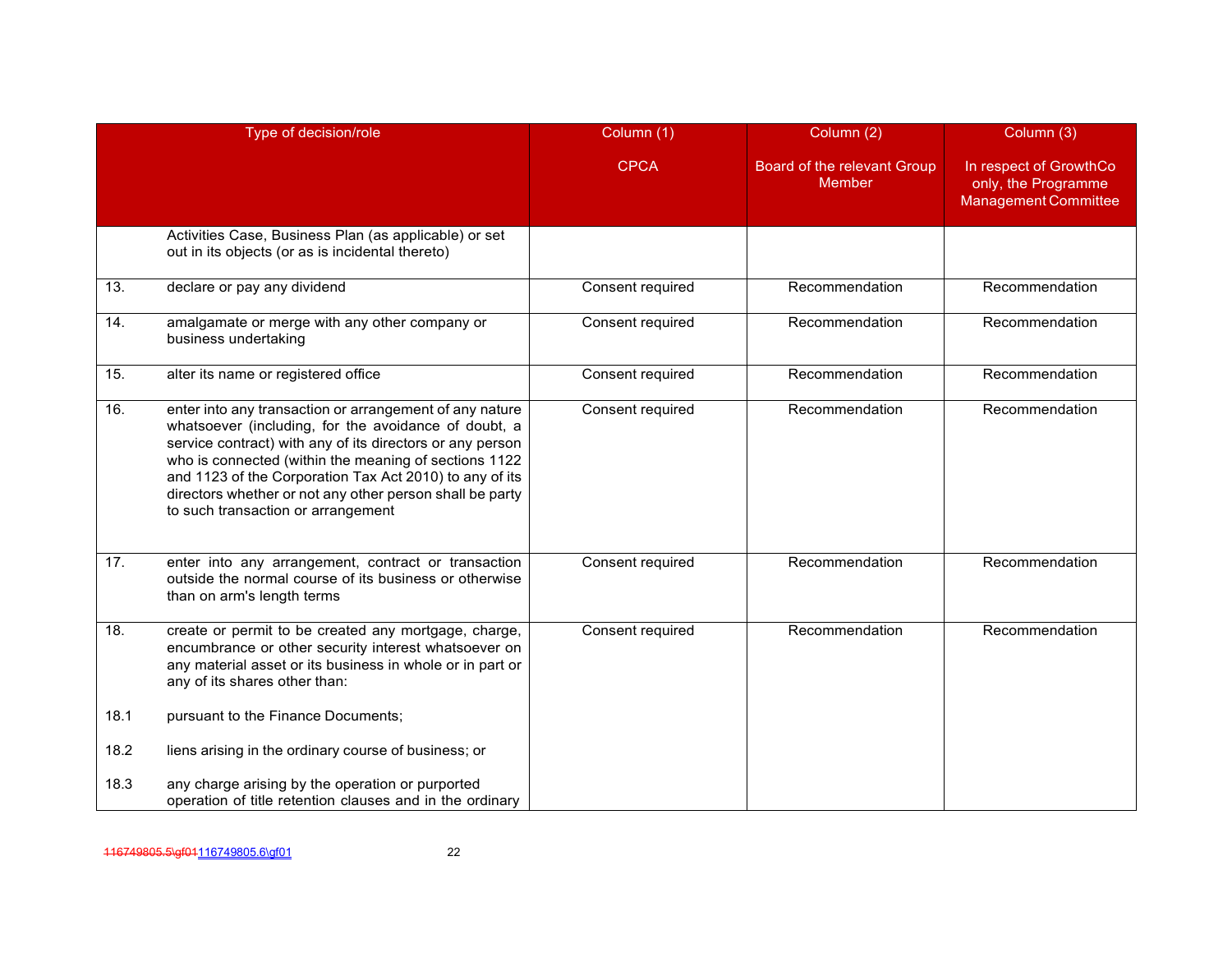|      | Type of decision/role                                                                                                                                                                                                                                                                                                                                                  | Column (1)       | Column (2)                            | Column (3)                                                                   |
|------|------------------------------------------------------------------------------------------------------------------------------------------------------------------------------------------------------------------------------------------------------------------------------------------------------------------------------------------------------------------------|------------------|---------------------------------------|------------------------------------------------------------------------------|
|      |                                                                                                                                                                                                                                                                                                                                                                        | <b>CPCA</b>      | Board of the relevant Group<br>Member | In respect of GrowthCo<br>only, the Programme<br><b>Management Committee</b> |
|      | course of business; or                                                                                                                                                                                                                                                                                                                                                 |                  |                                       |                                                                              |
| 19.  | adopt or amend its Business Plan (as applicable); or                                                                                                                                                                                                                                                                                                                   | Consent required | Recommendation                        | Recommendation                                                               |
| 20.  | change either:                                                                                                                                                                                                                                                                                                                                                         | Consent required | Recommendation                        | Recommendation                                                               |
| 20.1 | its statutory auditors; or                                                                                                                                                                                                                                                                                                                                             |                  |                                       |                                                                              |
| 20.2 | its Financial Year end; or                                                                                                                                                                                                                                                                                                                                             |                  |                                       |                                                                              |
| 21.  | make or permit to be made any material change in the<br>accounting policies and principles adopted in the<br>preparation of its accounts except as may be required<br>to ensure compliance with relevant accounting<br>standards under the CA 2006 or any other generally<br>accepted accounting principles in the United Kingdom;<br>or                               | Consent required | Recommendation                        | Recommendation                                                               |
| 22.  | make any loan (otherwise than by way of deposit with<br>a bank or other institution the normal business of which<br>includes the acceptance of deposits) or grant any credit<br>(other than in the normal course of trading) or give any<br>guarantee (other than in the normal course of trading)<br>or indemnity (other than in the normal course of<br>trading); or | Consent required | Recommendation                        | Recommendation                                                               |
| 23.  | give any guarantee, suretyship or indemnity to secure<br>the liability of any person or assume the obligations of<br>any person outside the scope of its Business Plan (as<br>applicable); or                                                                                                                                                                          | Consent required | Recommendation                        | Recommendation                                                               |
| 24.  | factor or assign any of its book debts; or                                                                                                                                                                                                                                                                                                                             | Consent required | Recommendation                        | Recommendation                                                               |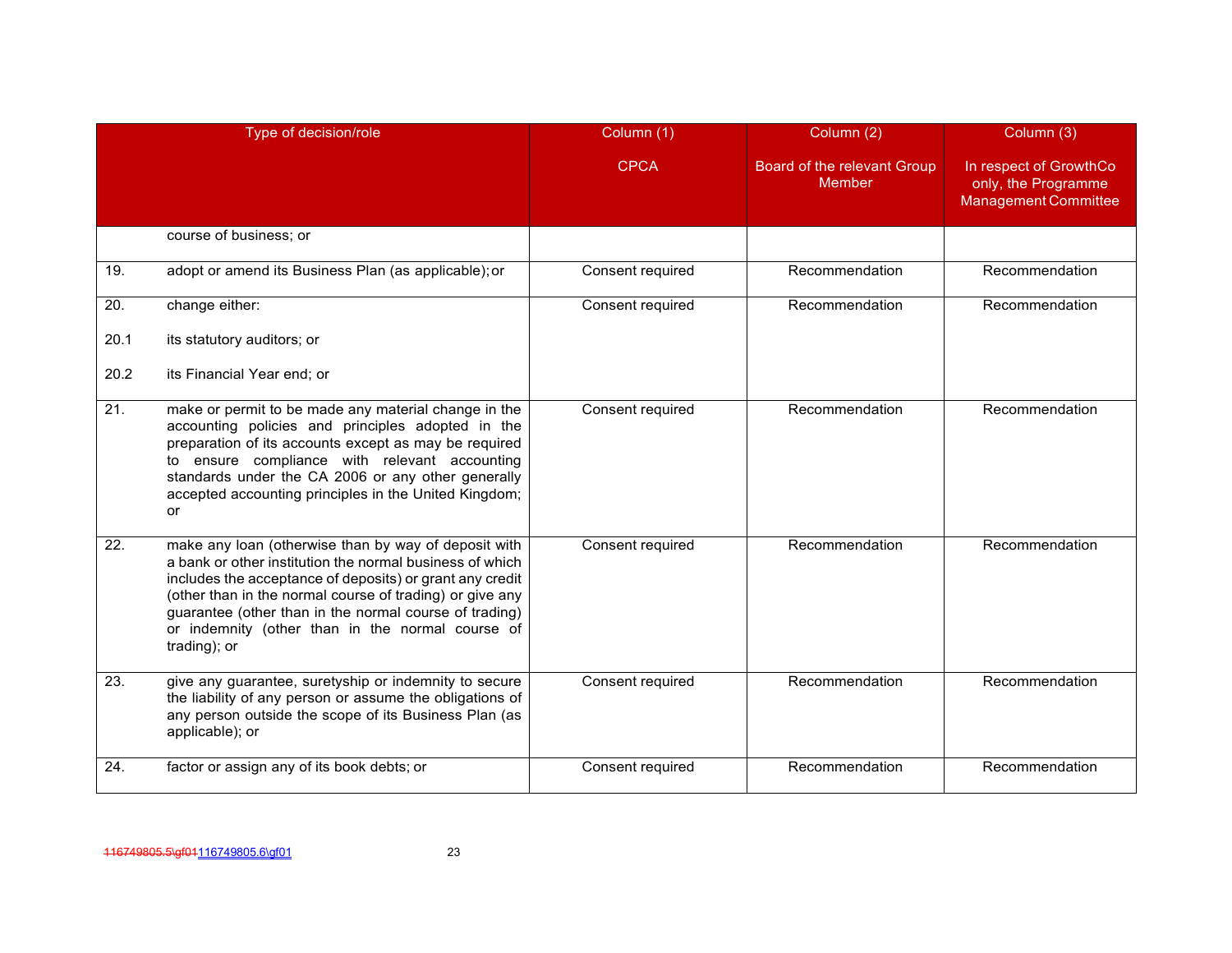|     | Type of decision/role                                                                                                                                                                                                                                                                                                                                                                                                                                                                                                  | Column (1)       | Column (2)                            | Column (3)                                                                   |
|-----|------------------------------------------------------------------------------------------------------------------------------------------------------------------------------------------------------------------------------------------------------------------------------------------------------------------------------------------------------------------------------------------------------------------------------------------------------------------------------------------------------------------------|------------------|---------------------------------------|------------------------------------------------------------------------------|
|     |                                                                                                                                                                                                                                                                                                                                                                                                                                                                                                                        | <b>CPCA</b>      | Board of the relevant Group<br>Member | In respect of GrowthCo<br>only, the Programme<br><b>Management Committee</b> |
| 25. | establish or amend any profit-sharing, share option,<br>bonus or other incentive scheme of any nature for<br>directors, officers or employees; or                                                                                                                                                                                                                                                                                                                                                                      | Consent required | Recommendation                        | Recommendation                                                               |
| 26. | establish or amend any pension scheme or grant any<br>pension rights to any director, officer, employee, former<br>director, officer or employee, or any member of any<br>such person's family; or                                                                                                                                                                                                                                                                                                                     | Consent required | Recommendation                        | Recommendation                                                               |
| 27. | appoint or dismiss any Director, or enter into any<br>service contract terms of appointment or other<br>agreement with a Director                                                                                                                                                                                                                                                                                                                                                                                      | Consent required | No role                               | No role                                                                      |
| 28. | agree to remunerate (by payment of salary, bonus, the<br>provision of benefits-in-kind or otherwise) or to increase<br>the remuneration of any Director                                                                                                                                                                                                                                                                                                                                                                | Consent required | Recommendation                        | Recommendation                                                               |
| 29. | agree to remunerate (by payment of salary, bonus, the<br>provision of benefits-in-kind or otherwise) or to increase<br>the remuneration of employee, officer or consultant<br>where the annual aggregate amount of such<br>remuneration (by payment of salary, bonus, the<br>provision of benefits-in-kind or otherwise) would<br>exceed £100,000                                                                                                                                                                      | Consent required | Recommendation                        | Recommendation                                                               |
| 30. | institute, settle or compromise any material legal<br>proceedings (other than debt recovery proceedings in<br>the ordinary course of business or where the Value of<br>such claim is reasonably believed to be less than<br>£10,000 instituted or threatened against it or submit to<br>arbitration or alternative dispute resolution any dispute<br>if the effect of this is that its solvency may be imperilled,<br>or it may require additional funding in order to<br>undertake its Business Plan (as applicable); | Consent required | Recommendation                        | Recommendation                                                               |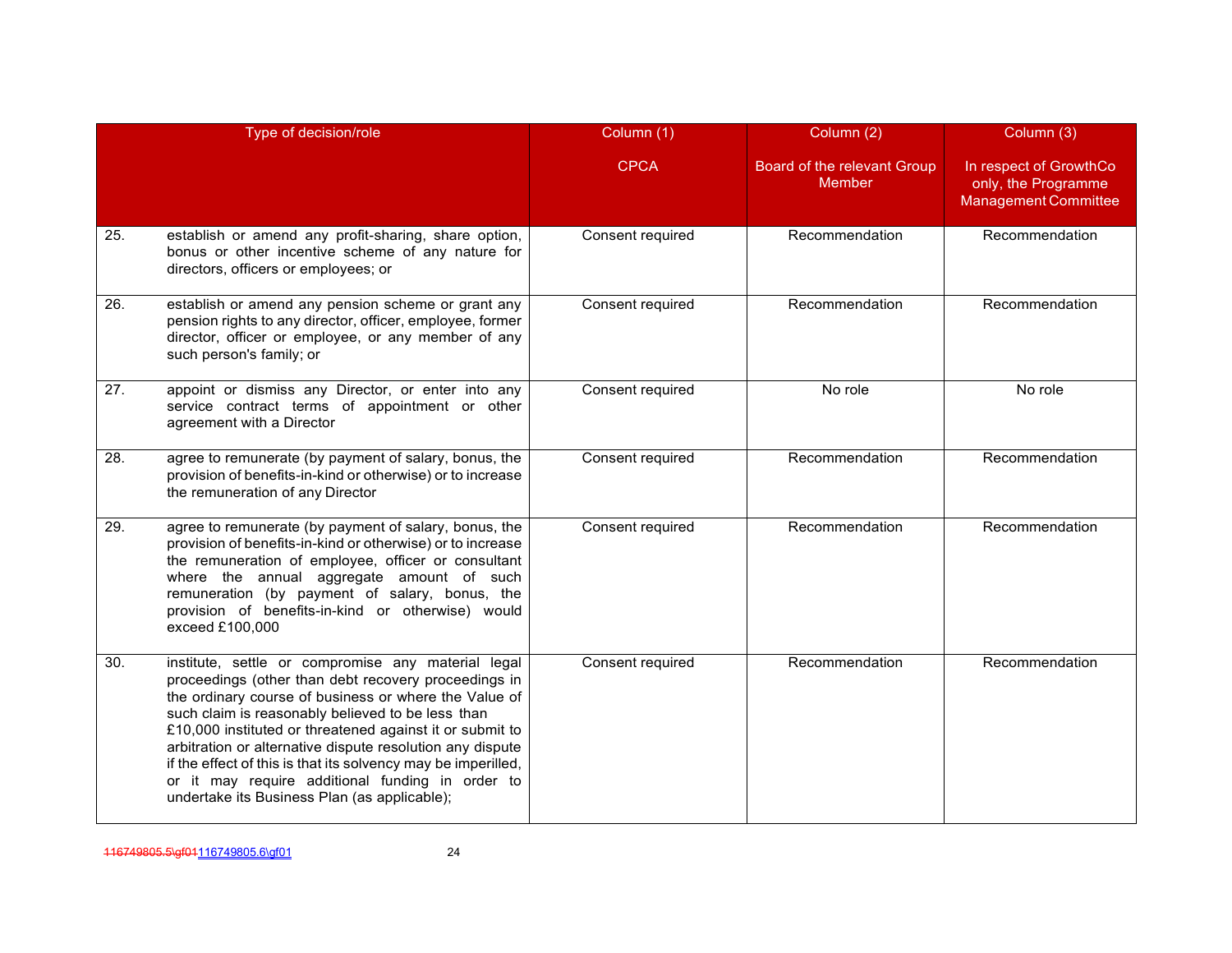|      | Type of decision/role                                                                                                                                                                                                                                                                                 | Column (1)       | Column (2)                                   | Column (3)                                                                   |
|------|-------------------------------------------------------------------------------------------------------------------------------------------------------------------------------------------------------------------------------------------------------------------------------------------------------|------------------|----------------------------------------------|------------------------------------------------------------------------------|
|      |                                                                                                                                                                                                                                                                                                       | <b>CPCA</b>      | Board of the relevant Group<br><b>Member</b> | In respect of GrowthCo<br>only, the Programme<br><b>Management Committee</b> |
| 31.  | make any agreement with any revenue or tax<br>authorities or make any claim, disclaimer, election or<br>consent for tax purposes if the effect of this is that its<br>solvency may be imperilled, or it may require additional<br>funding in order to undertake its Business Plan (as<br>applicable); | Consent required | Recommendation                               | Recommendation                                                               |
| 32.  | any variation, change, waiver or amendment to<br>shareholders agreement.                                                                                                                                                                                                                              | Consent required | Recommendation                               | Recommendation                                                               |
| 33.  | In relation to the Gateley Services Contract:                                                                                                                                                                                                                                                         |                  |                                              |                                                                              |
| 33.1 | approving a change request                                                                                                                                                                                                                                                                            | No role          | Consent required                             | Recommendation                                                               |
| 33.2 | agreeing to a variation                                                                                                                                                                                                                                                                               | No role          | Consent required                             | Recommendation                                                               |
| 33.3 | agreeing to a waiver                                                                                                                                                                                                                                                                                  | No role          | Consent required                             | Recommendation                                                               |
| 33.4 | launching a material claim/legal action (to extent not<br>caught by item 30 above)                                                                                                                                                                                                                    | Consent required | Recommendation                               | Recommendation                                                               |
| 34.  | conducting a dispute resolution process and agreeing<br>to final decision                                                                                                                                                                                                                             | Consent required | Recommendation                               | Recommendation                                                               |
| 34.1 | taking investment decisions                                                                                                                                                                                                                                                                           | No role          | Consent required                             | Recommendation                                                               |
| 35.  | Ensuring a sound system of internal control and risk<br>management including:                                                                                                                                                                                                                         |                  | Responsible for ensuring<br>compliance       | Day-to-day responsibility<br>for implementation                              |
| 35.1 | approving the company's risk appetite standards;                                                                                                                                                                                                                                                      |                  |                                              |                                                                              |
| 35.2 | receiving reports on, and reviewing the effectiveness,<br>of the company's risk and control processes to support                                                                                                                                                                                      |                  |                                              |                                                                              |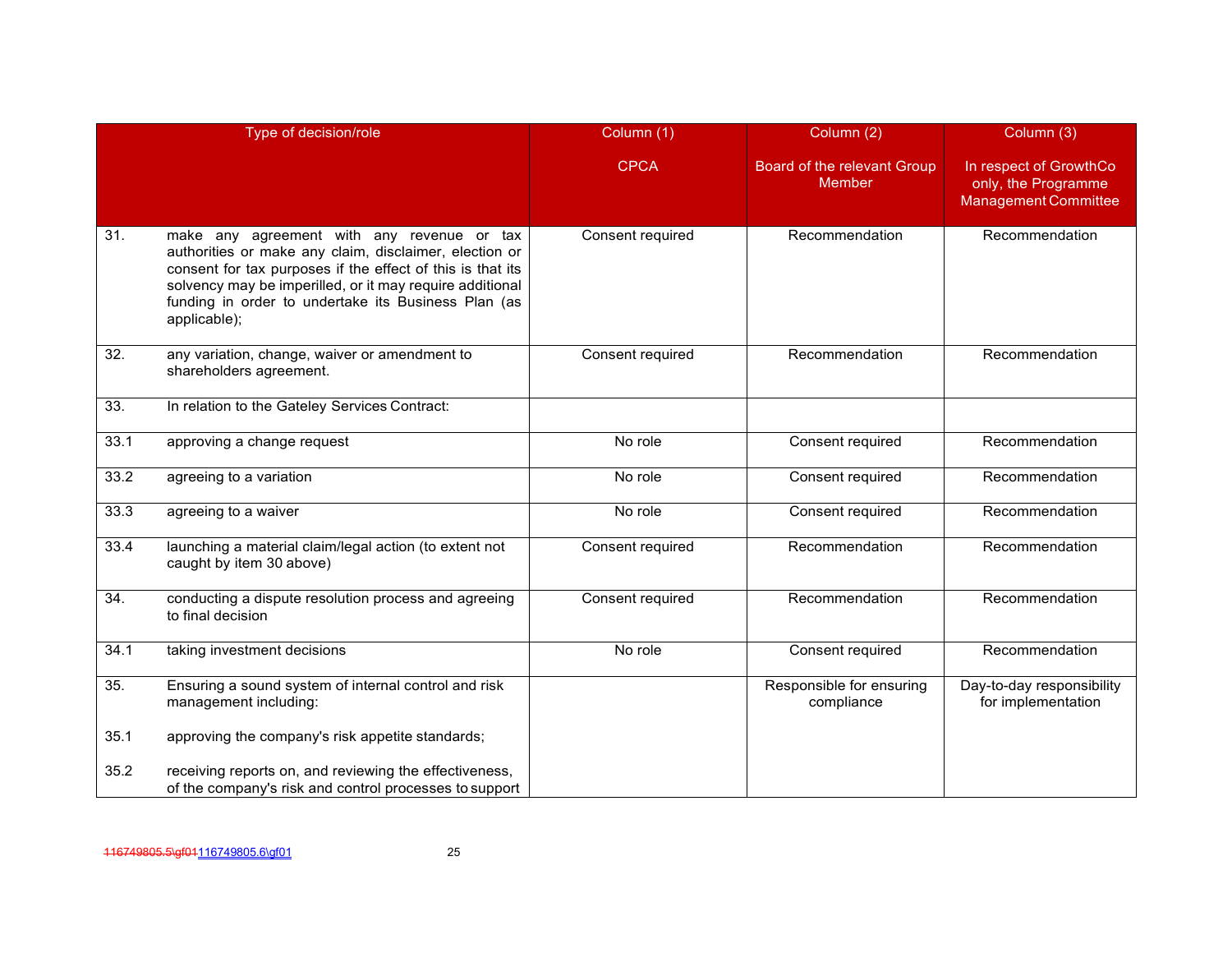| Type of decision/role |                                                                                                | Column (1)                                         | Column (2)                                                                                                 | Column (3)                                                                   |
|-----------------------|------------------------------------------------------------------------------------------------|----------------------------------------------------|------------------------------------------------------------------------------------------------------------|------------------------------------------------------------------------------|
|                       |                                                                                                | <b>CPCA</b>                                        | Board of the relevant Group<br>Member                                                                      | In respect of GrowthCo<br>only, the Programme<br><b>Management Committee</b> |
|                       | its strategy and objectives;                                                                   |                                                    |                                                                                                            |                                                                              |
| 35.3                  | approving procedures for the detection of fraud and<br>prevention of bribery;                  |                                                    |                                                                                                            |                                                                              |
| 35.4                  | undertaking<br>assessment<br>these<br>annual<br>an<br>of<br>processes;                         |                                                    |                                                                                                            |                                                                              |
| 36.                   | Approval of policies                                                                           | May require certain CPCA<br>policies to be adopted | To extent not required by<br>CPCA, to consider what<br>other policies may be<br>appropriate and adopt them | Day-to-day implementation                                                    |
| 37.                   | Oversight of the responsibilities of senior management<br>(inc Programme Management Committee) |                                                    | Responsible                                                                                                | No role                                                                      |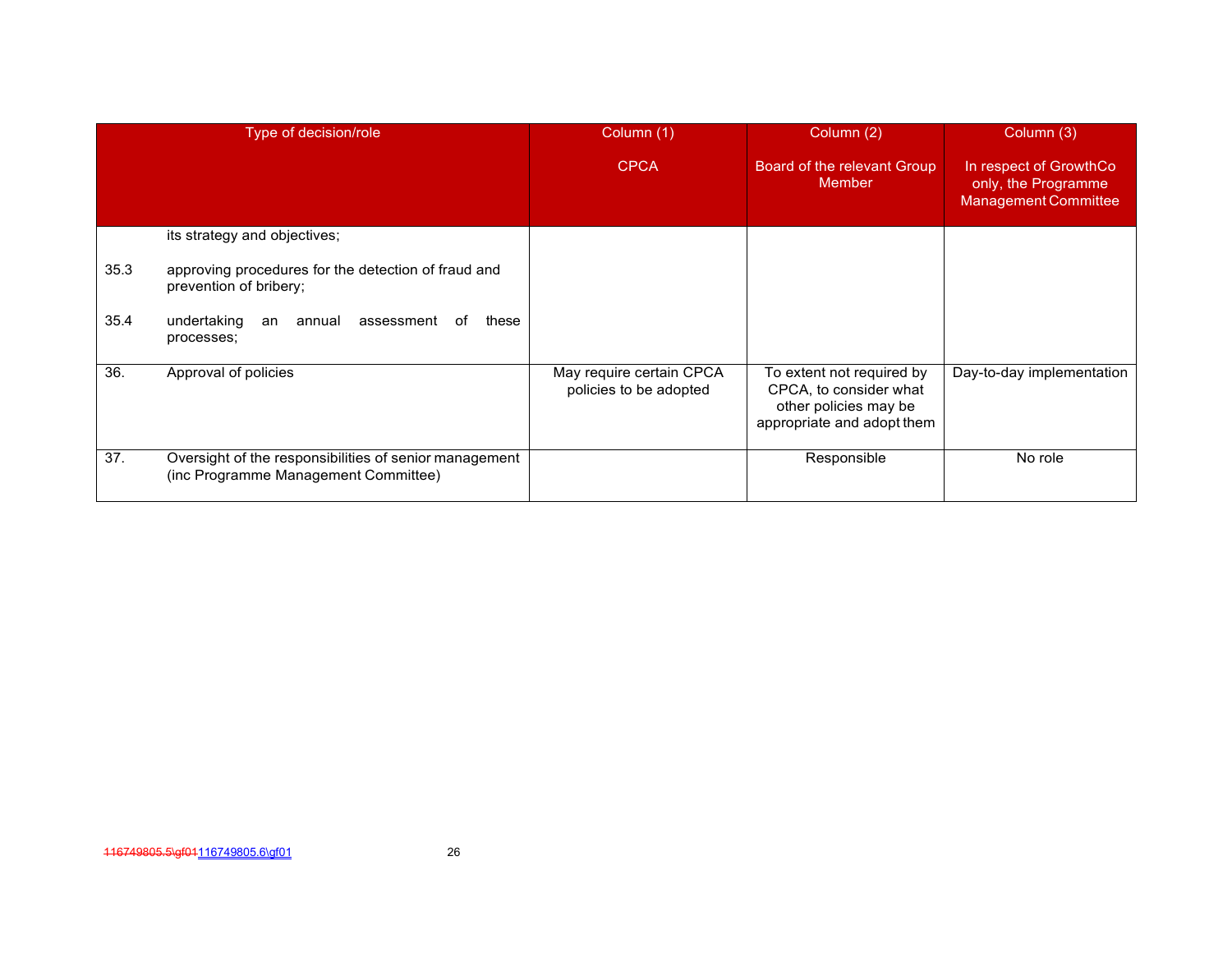## **FORM OF DEED OF ADHERENCE**

### **DEED OF ADHERENCE**

## **dated [ ]**

By  $[$   $]$  a company incorporated in England and Wales (registered number  $[$   $]$ whose registered office is at  $[$  **]** (the **New Subsidiary**) in favour of the persons whose names and addresses are set out in the Schedule to this Deed (the **Continuing parties**).

### **Introduction**

- 1. This Deed is supplemental to a Shareholder Agreement dated 20<sup>[11]</sup> between [*insert details*] (the **Shareholder Agreement**) and to [*insert details of any subsequent Deeds of Adherence and Accession or any Deed of Amendment*].
- 2. Provision is made in the Shareholder Agreement for the New Subsidiary to accede as a party thereto as a further Subsidiary and it has agreed to do so.

### **Agreed terms**

- 3. The New Subsidiary confirms that it has been given a copy of the Shareholders' Agreement and covenants with the Continuing parties to observe, perform and be bound by every provision of the Shareholder Agreement in the capacity of a Subsidiary with effect from the date of this Deed.
- 4. [*Insert details of where Notices are to be sent as envisaged in Clause 20.1.5 of the Shareholders' Agreement*].
- 5. Unless the context requires otherwise, words and expressions defined in the Shareholder Agreement shall have the same meanings when used in this Deed of Adherence.
- 6. This Deed of Adherence shall be governed by and construed in accordance with English law.

This Deed of Adherence has been executed as a deed and is delivered and takes effect on the date stated at the beginning of it.

### **SCHEDULE**

[*Insert names and addresses of Continuing parties*]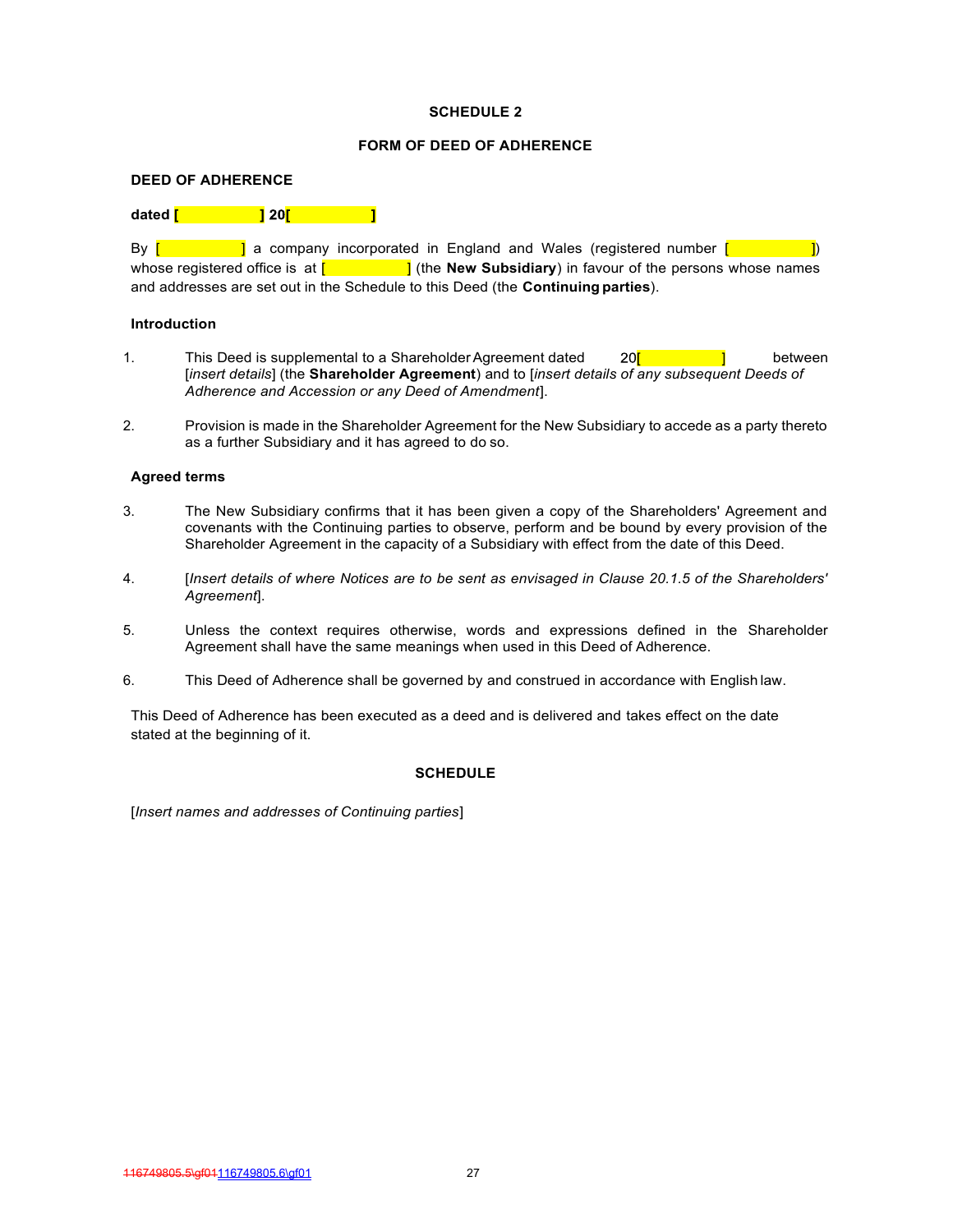## **GROWTHCO**

# <span id="page-28-1"></span><span id="page-28-0"></span>**PART 1**: **General Details**

| Date of incorporation:     | 13 August 2020           |
|----------------------------|--------------------------|
| Place of incorporation:    | <b>England and Wales</b> |
| Accounting reference date: | <b>Idatel</b>            |

# <span id="page-28-2"></span>**PART 2** : **Details of GrowthCo prior to Completion**

| Issued share capital: | [1] ordinary shares of £1 (One pound) each                                            |  |
|-----------------------|---------------------------------------------------------------------------------------|--|
| Amount paid up:       | £[♦] ([♦] pound[s])                                                                   |  |
| Shareholder:          | Angle                                                                                 |  |
| Registered office:    | The Mayor's Office, 72 Market Street, Ely,<br>Cambridgeshire, United Kingdom, CB7 4LS |  |
| Directors:            | Jon Alsop                                                                             |  |
|                       | <b>Brian Hyland</b>                                                                   |  |
| Secretary:            | None                                                                                  |  |
| Auditors:             | $\blacktriangleright$ $\blacktriangleright$                                           |  |

## <span id="page-28-3"></span>**PART 3** : **Details of GrowthCo Post Completion**

Issued share capital:

|                    | [5,407,001] Ordinary Shares of £1 (One<br>pound) each                                 |
|--------------------|---------------------------------------------------------------------------------------|
| Amount paid up:    | £[5,407,001] ([Five million, four hundred and<br>seven thousand and one] pounds)      |
| Shareholders:      | Authority: [5,407,001] Ordinary Shares of £1<br>(One pound) each                      |
|                    | Angle: [1] Ordinary Share of £1 (One pound)<br>each                                   |
| Directors:         | [Name]                                                                                |
| Registered office: | The Mayor's Office, 72 Market Street, Ely,<br>Cambridgeshire, United Kingdom, CB7 4LS |
| Secretary:         | [None]                                                                                |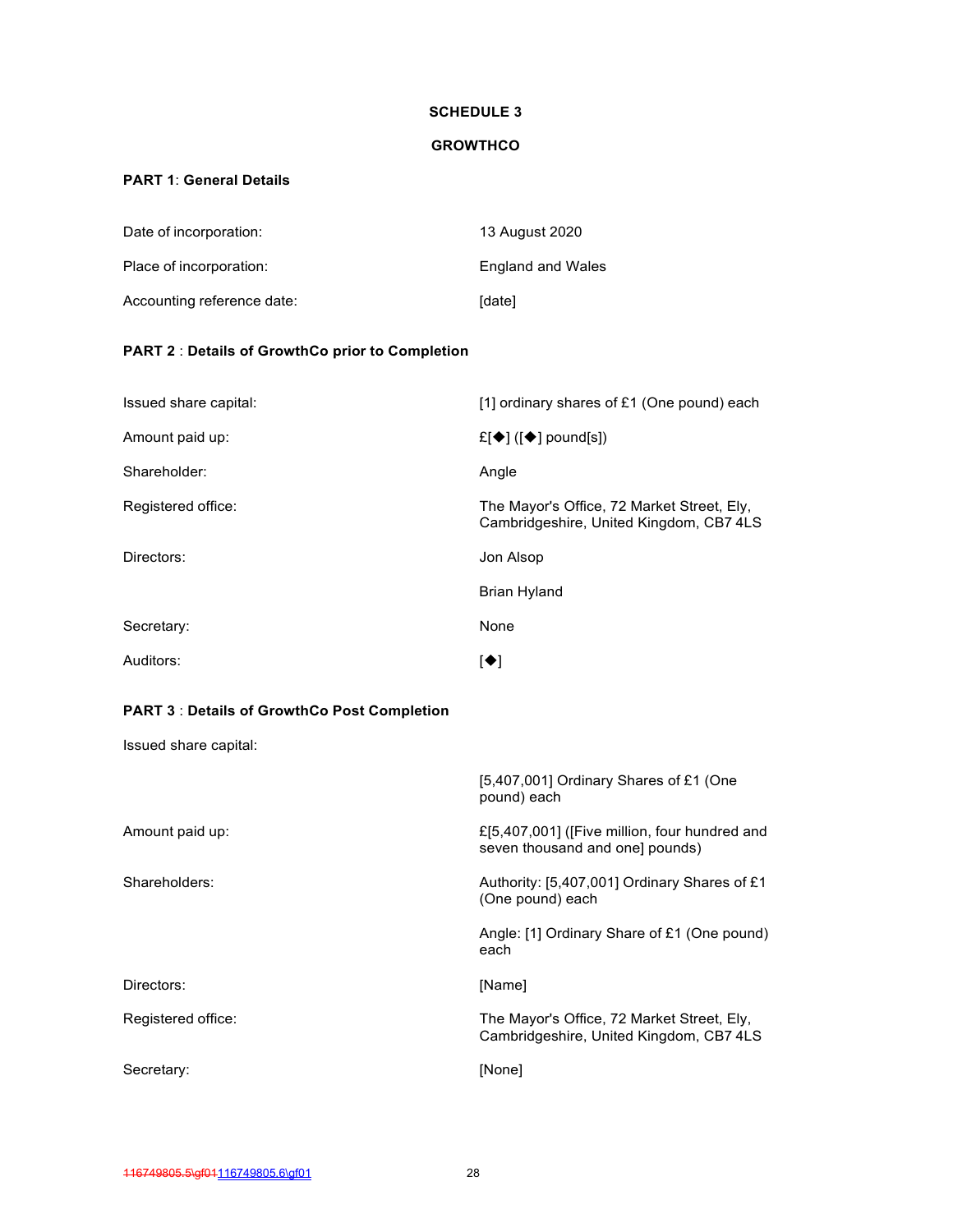Auditors: [◆]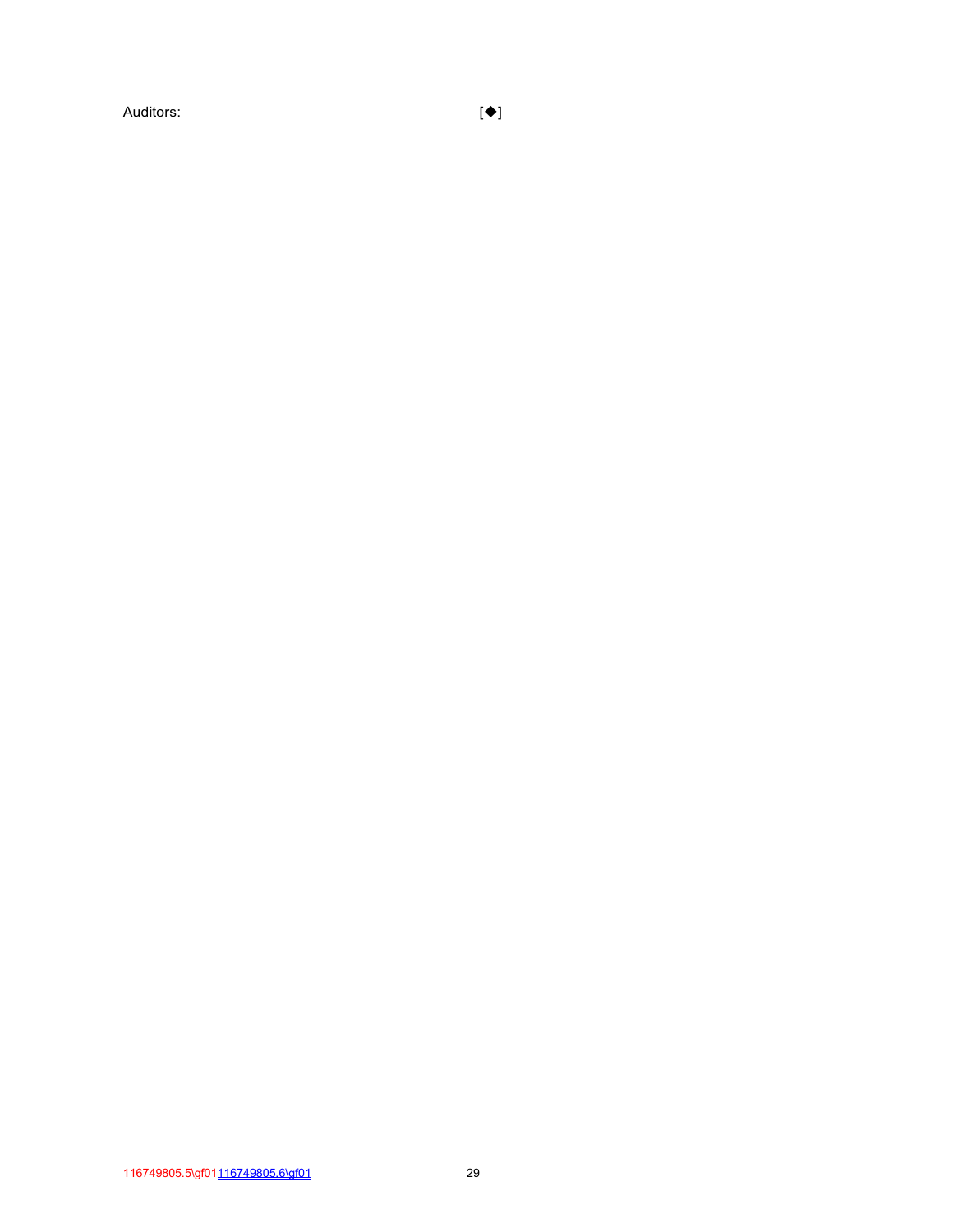# **TERMS OF REFERENCE OF THE GROWTHCO PROGRAMME MANAGEMENT COMMITTEE**

[*To follow*]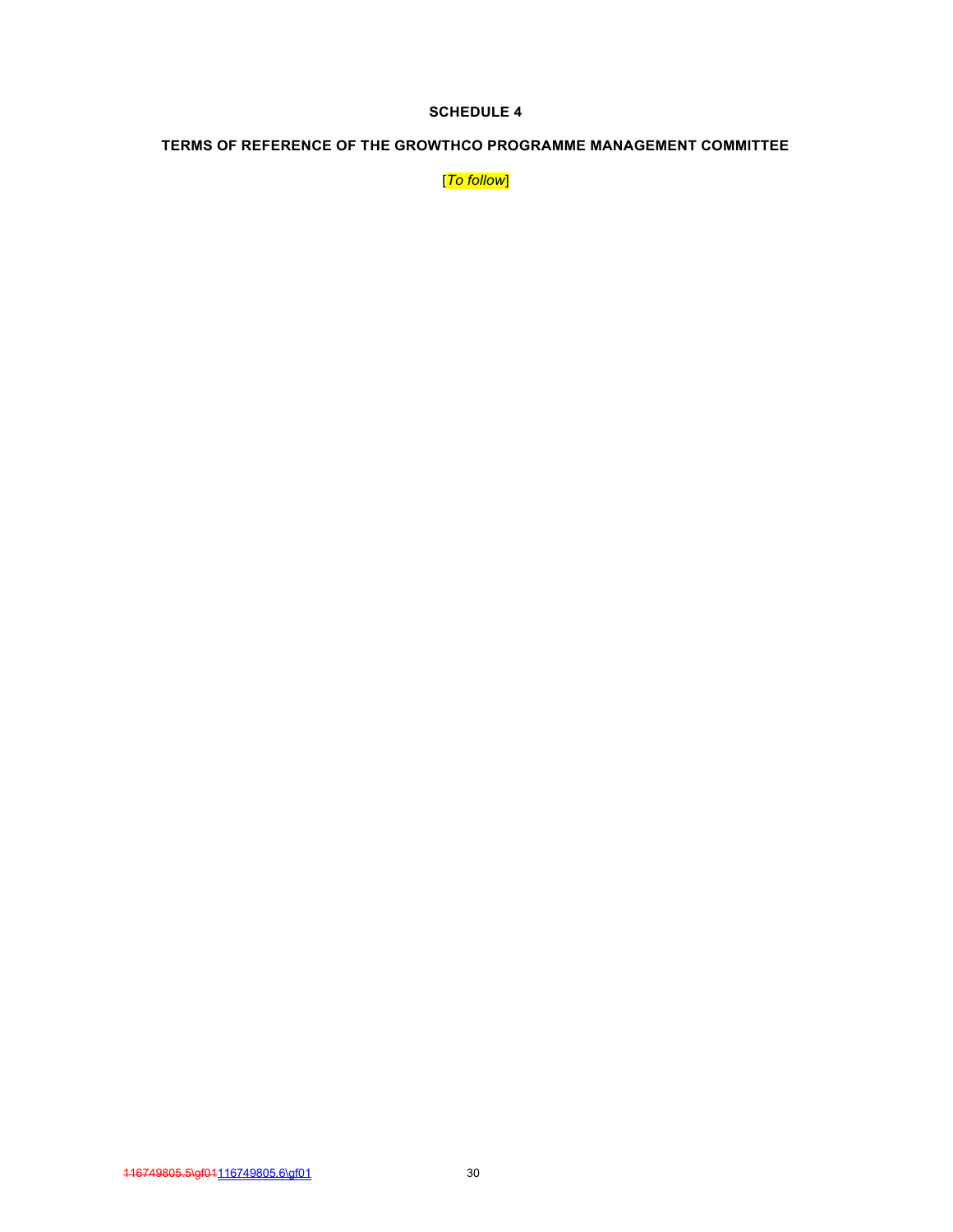## **LGF TERMS**

## **PART 1**

## **ITEMS TO BE SUPPLIED BY GROWTHCO TO THE COMBINED AUTHORITY**

- 1. Submission of 3-year Cash flow forecast; monthly for the first year and annual for second and third
- 2. [Contact / Involvement of HMRC to upskill Growth Hub staff] *PM Note is there a deliverable for*

*PM Note - is there a deliverable for this requirement* [Discussions with local authority partners on availability of in-kind support via use of L/A office space, provisional of secretariat, and officer time] 3.[ *that can be more clearly stated? If not, we will move this commitment elsewhere*]

- 2. 4-Submission of independent state aid report covering: ESF and ERDF application and utilisation; allocation of £2.335m of the authority's revenue budget to GrowthCo; Management of £12m Capital Growth Fund
- 3. 5.Submission of Sustainability and Environmental policy for the GrowthCo
- 4. 6.Submission of evidence to support the claim of delivering 2.8 new jobs per firm receiving supported in-depth coaching

## **PART 2**

## **PUBLICITY & COMMUNICATION REQUIREMENTS**

## **Publicity & Communication**

### General

- 1. GrowthCo and its suppliers shall not communicate by any means with the press or broadcasting media about any matters connected with this Agreement, without the prior written consent of the Combined Authority.
- 2. GrowthCo and its suppliers shall not advertise its provision of the LGF Services to the Combined Authority nor use the Combined Authority or "Local Growth Fund" logo, without the prior written consent of the Combined Authority.
- 3. GrowthCo must agree any press or broadcasting material connected to the LGF Funding, the subscription for the Subscription Shares in GrowthCo by the Combined Authority or any related matter (in each case in advance of publication) with the Combined Authority which may decline to give its consent to such material being used.
- 4. The Combined Authority should be consulted regularly on plans for any press or broadcasting material connected to this Application in advance of publication.
- 5. The Applicant shall not use the Combined Authority logo without the prior consent of the Combined Authority.
- External boards during construction must be 2m x 2m (if applicable) and internal signage must be-50cm x 50cm – all displaying the Combined Authority Mayoral Logo and the LGF Logo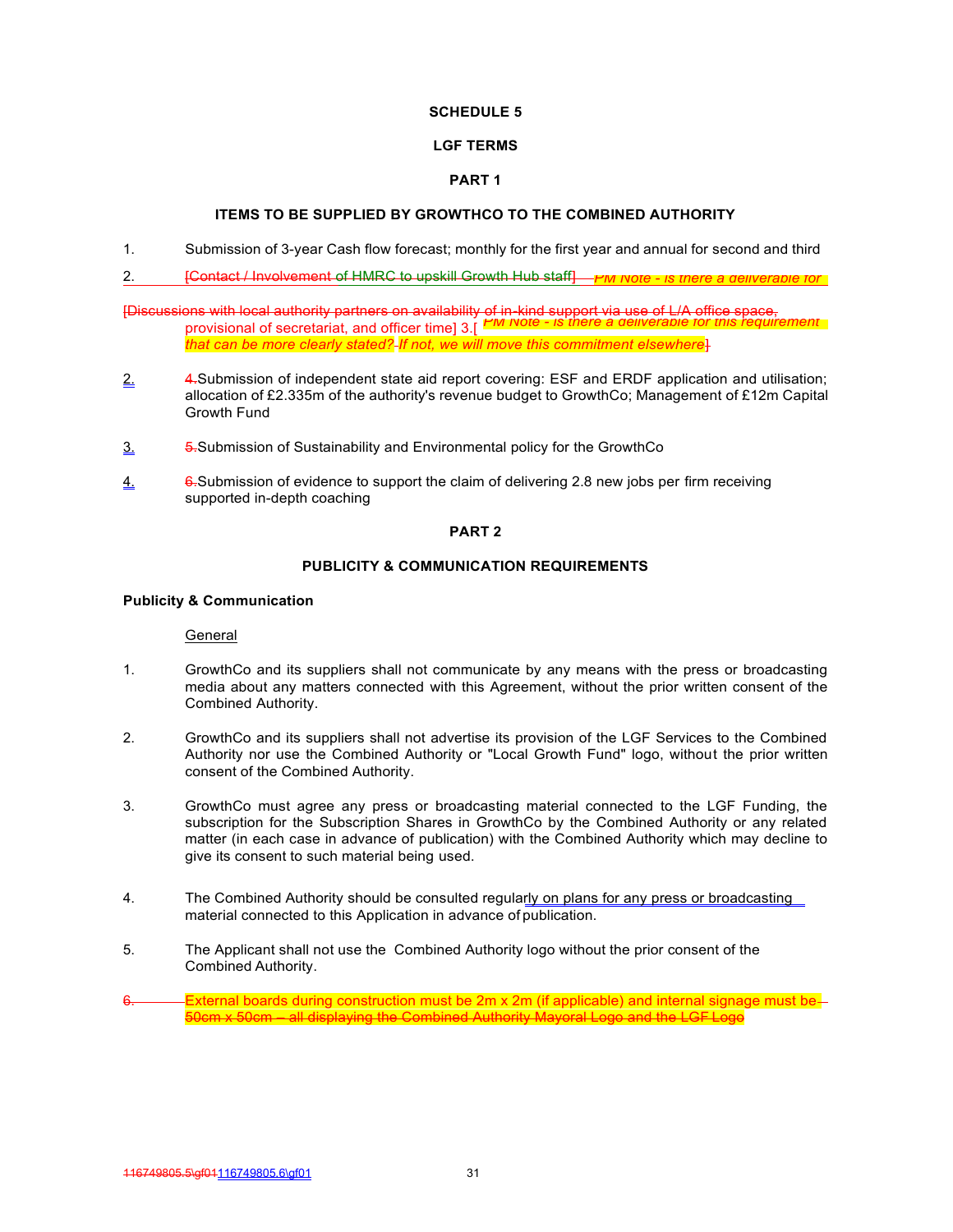# **PART 3**

# **OUTPUTS/OUTCOMES**

1. An updated Business Plan for GrowthCo is required to support the delivery of the [outcomes] 3no later than 3 months from date on which the Subscription Shares are allotted and issued to the Combined Authority.

[PM Note: Presume these outcomes will be defined in the Gateley Services Agreement?]

- 2. The updated Business Plan is to include:
- 2.1 Any arrangements required for contact or involvement of HMRC to upskill Growth Hub staff; and
- 2.2 Any arrangements required for in-kind support from local authority partners including but not limited to, where appropriate, office space, secretariat support and officer time.

## **PART 4**

## **REPORTING REQUIREMENTS**

- 1. From the date on which the Subscription Shares are allotted and issued to the Combined Authority until the [insert date] by which all outputs and outcomes as set out in the Application Form have been met: -
- 1.1 Provide the Combined Authority with a monthly Highlight Report
- 1.2 Provide the Combined Authority with Annual Qualifying Expenditure Statement
- 1.3 Provide the Combined Authority with such other information as the Combined Authority may reasonably require in connection with the Works and the Outputs and Outcomes
- 1.4 Produce a Project Closure Report at the end of the project
- 1.5 Procure that the Applicant Representative and/or any other officers of the Applicant as may reasonably be requested by the Combined Authority will attend such meetings as the Combined Authority may reasonably request with the Combined Authority and any third parties invited by the Combined Authority to review progress in relation to the Works.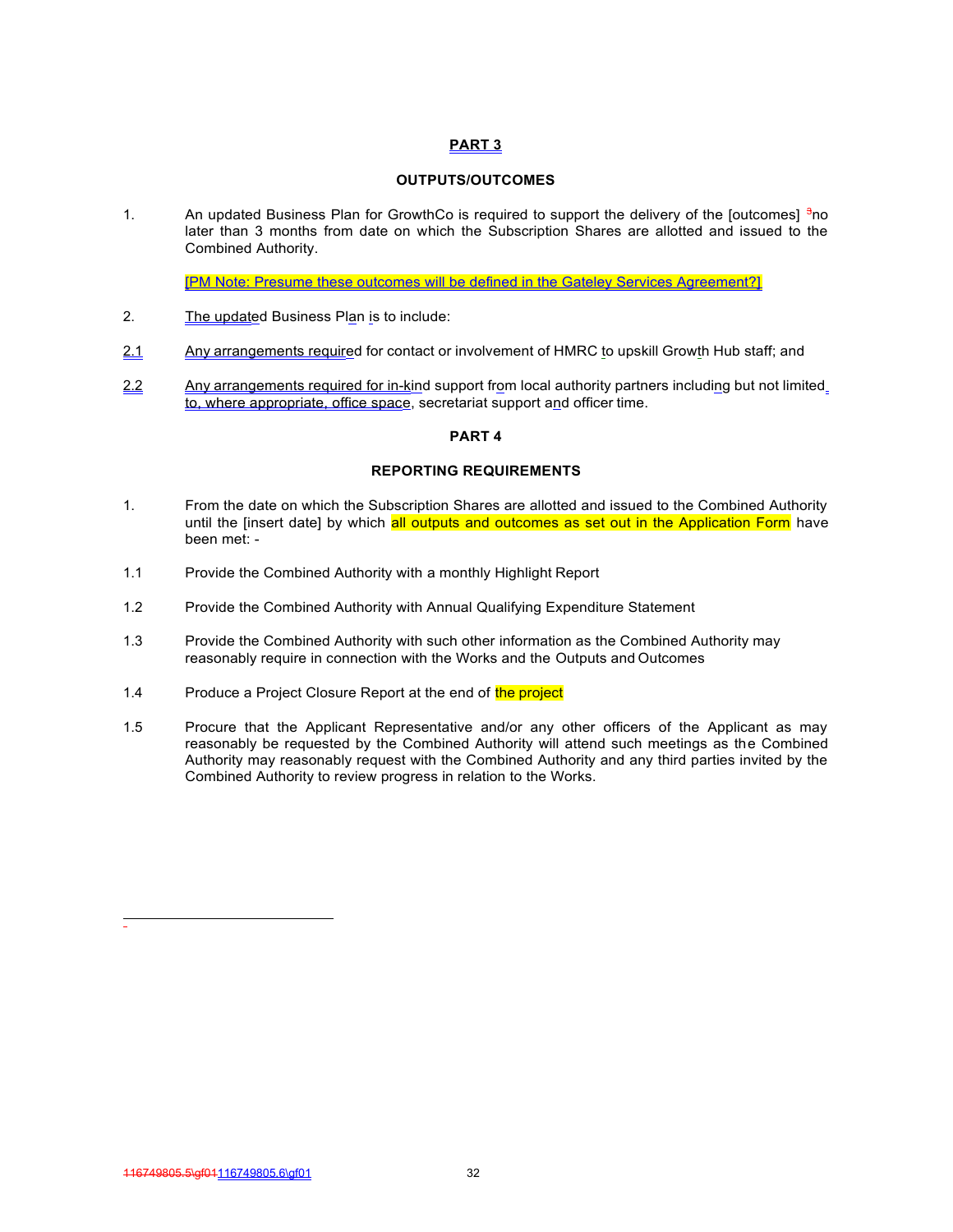**EXECUTED and DELIVERED** as a deed on the date first above written.

| Executed as a Deed by affixing the common seal of<br><b>CAMBRIDGESHIRE &amp; PETERBOROUGH COMBINED</b><br><b>AUTHORITY</b>                                                |                                |
|---------------------------------------------------------------------------------------------------------------------------------------------------------------------------|--------------------------------|
| in the presence of                                                                                                                                                        | <b>Authorised Signatory</b>    |
| Full Name of Authorised Signatory)                                                                                                                                        | Common Seal                    |
| Executed as a Deed (but not delivered until the date of<br>this Deed) by ANGLE HOLDINGS LIMITED<br>acting by                                                              |                                |
| Full Name (Director/Attorney)<br>in the presence of:                                                                                                                      | Signature of Director/Attorney |
| Full Name (Witness)                                                                                                                                                       |                                |
|                                                                                                                                                                           |                                |
| Address                                                                                                                                                                   | Signature of Witness           |
| Executed as a Deed (but not delivered until the date of<br>this Deed) by ANGLE DEVELOPMENTS (EAST)<br><b>LIMITED</b><br>acting by                                         |                                |
| Full Name (Director/Attorney)<br>in the presence of:                                                                                                                      | Signature of Director/Attorney |
| Full Name (Witness)                                                                                                                                                       |                                |
| Address                                                                                                                                                                   | Signature of Witness           |
| Executed as a Deed (but not delivered until the date of<br>this Deed) by PETERBOROUGH AND<br><b>CAMBRIDGESHIRE BUSINESS GROWTH</b><br><b>COMPANY LIMITED</b><br>acting by |                                |
| Full Name (Director/Attorney)<br>in the presence of:                                                                                                                      | Signature of Director/Attorney |
| Full Name (Witness)                                                                                                                                                       |                                |
|                                                                                                                                                                           |                                |
| Address                                                                                                                                                                   | Signature of Witness           |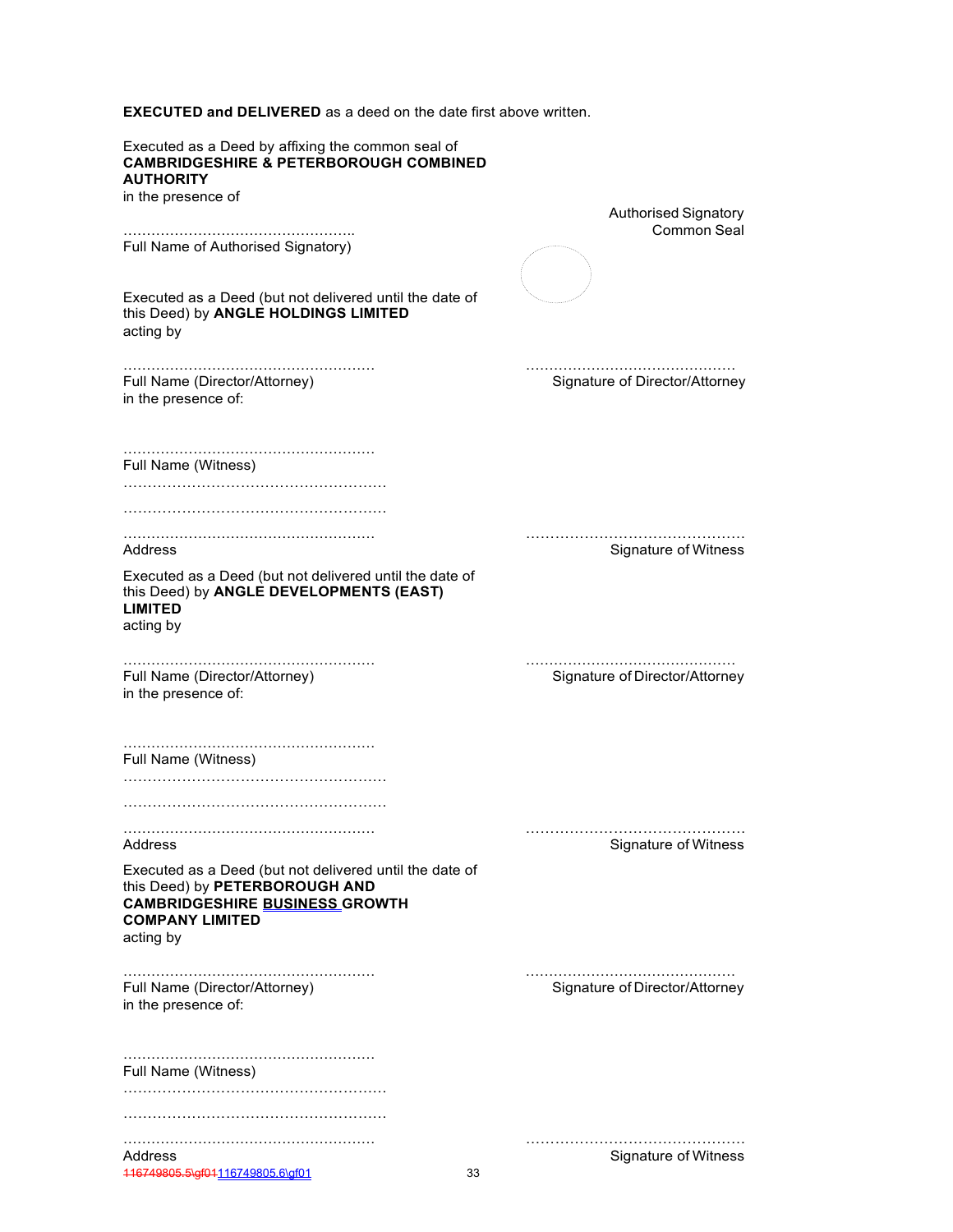## **APPENDIX 1**

## **FORM OF HIGHLIGHT REPORT**

[*To be inserted*]